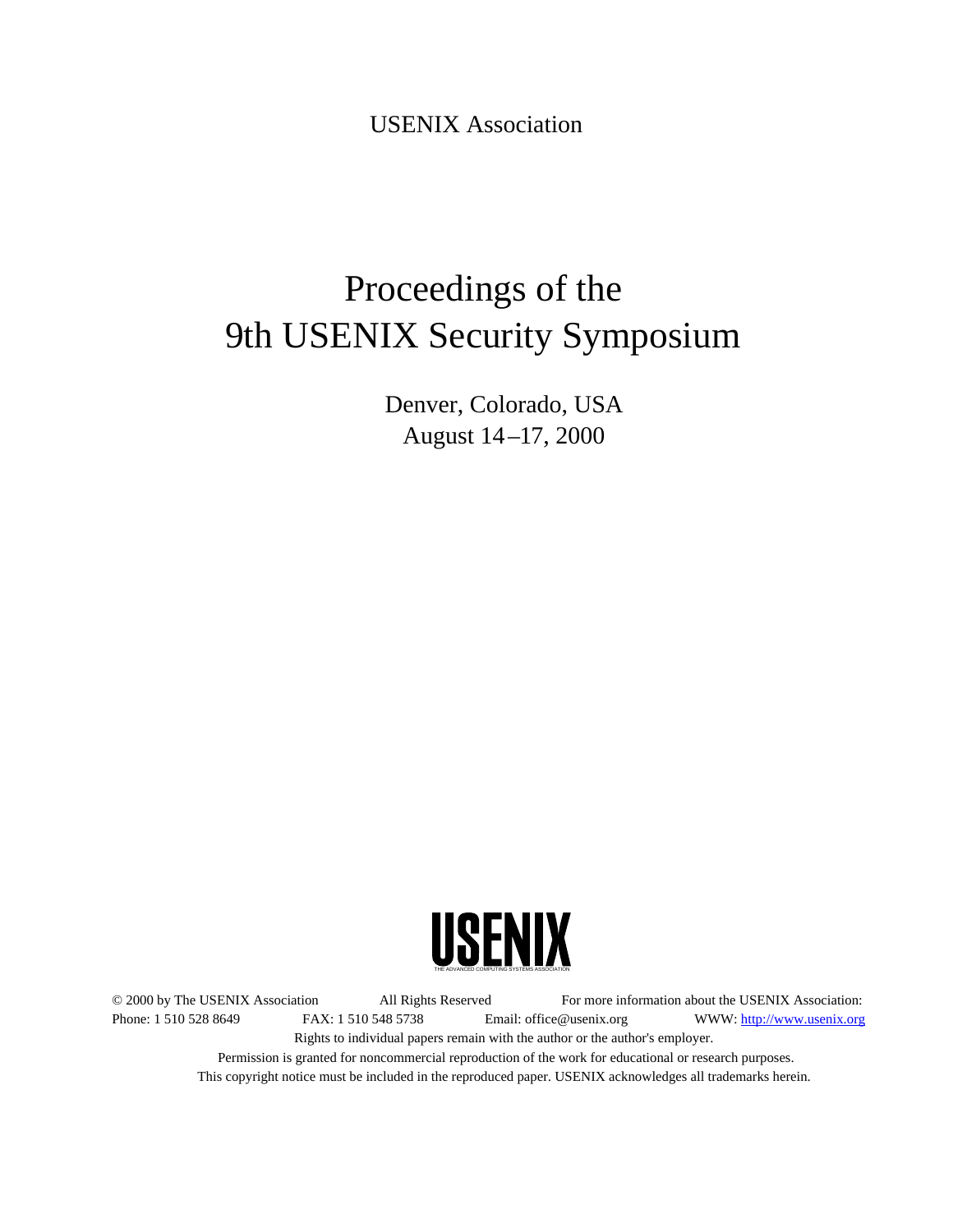# **Analysis of the Intel Pentium's Ability to Support a Secure Virtual Machine Monitor**

John Scott Robin *U.S. Air Force* scott robin @hotmail.com

Cynthia E. Irvine *Naval Postgraduate School* irvine@cs.nps.navy.mil http://cisr.nps.navy.mil

# **Abstract**

A virtual machine monitor (VMM) allows multiple operating systems to run concurrently on virtual machines (VMs) on a single hardware platform. Each VM can be treated as an independent operating system platform. A secure VMM would enforce an overarching security policy on its VMs.

The potential benefits of a secure VMM for PCs include: a more secure environment, familiar COTS operating systems and applications, and enormous savings resulting from the elimination of the need for separate platforms when both high assurance policy enforcement, and COTS software are required.

This paper addresses the problem of implementing secure VMMs on the Intel Pentium architecture. The requirements for various types of VMMs are reviewed. We report an analysis of the virtualizability of all of the approximately 250 instructions of the Intel Pentium platform and address its ability to support a VMM. Current "virtualization" techniques for the Intel Pentium architecture are examined and several security problems are identified. An approach to providing a virtualizable hardware base for a highly secure VMM is discussed.

# **1 Introduction**

A virtual machine monitor (VMM) is software for a computer system that creates efficient, isolated programming environments that are "duplicates" which provide users with the appearance of direct access to the real machine environment. These duplicates are referred to as virtual machines. Goldberg [12] defines a virtual machine (VM) as: "a hardware-software duplicate of a real existing computer system in which a statistically dominant subset of the virtual processor's instructions execute on the host processor in native mode". A VMM

manages the real resources of the computer system, exporting them to virtual machines.

A VMM offers a number of benefits not found in conventional multiprogramming systems.

#### **1.1 VMM Benefits**

First, virtual machine monitors normally allow a system manager to **configure the environment** in which a VM will run. VM configurations can be different from those of the real machine. For example, a real machine might have 32MB of memory, but a virtual machine might have only 8 MB. This would allow a developer to test an application on a machine with only 8 MB of memory without having to construct a hardware version of that real machine.

Second, virtual machine monitors allow **concurrent execution of different operating systems** on the same hardware. Users can run any operating system and applications designed to run on the real processor architecture. Thus application development for different operating systems is easier. A developer can easily test applications on many operating systems simultaneously while running on the same base platform.

Third, virtual machine monitors allow users to **isolate untrusted applications of unknown quality**. For example, a program downloaded from the Internet could be tested in a VM. If the program contained a virus, the virus would be isolated to that VM. A secure VMM will ensure that other high integrity VMs and their applications and data are protected from corruption.

Fourth, virtual machine monitors can be used to **upgrade** operating system software to a different version without losing the ability to run the older "legacy" operating system and its applications. The legacy software can run in a virtual machine exactly as it did previously on the real machine, while the new version of the operating system runs in a separate virtual machine.

Finally, VMMs can be used to construct **system software for scalable computers** that have anywhere from 10 to 100 processors. VMMs can facilitate the develop-

The opinions in this paper are those of the authors and should not be construed to reflect those of their employers.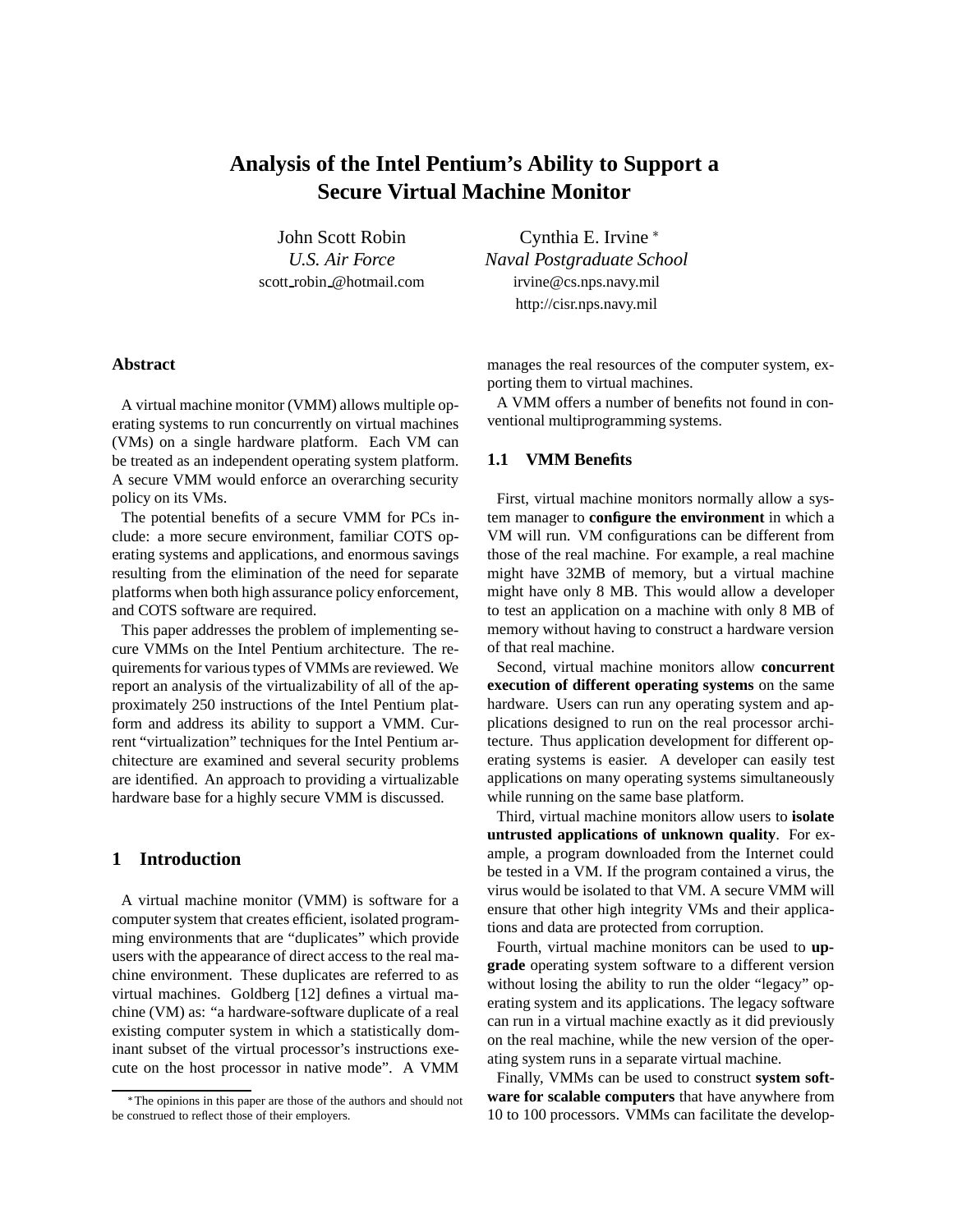ment of functional and reliable system software for these computers.

Using a VMM, an additional software layer can be inserted between the hardware and multiple operating systems. This VMM layer would allow multiple copies of an operating system to run on the same scalable computer. The VMM also allows these operating systems to share resources with each other. This solution has most of the features of an operating system custom-built for a scalable machine, but with lower development costs and reduced complexity. Disco, developed for the Stanford FLASH shared-memory multi-processor [8] is an example of this solution. It uses different commercial operating systems to provide high-performance system software.

#### **1.2 VMM Characteristics and Layers**

A VMM has three characteristics [28]. First, a VMM provides **an execution environment almost identical to the original machine**; any program executed on a VM should run the same as it would on an unvirtualized machine. Exceptions to this rule result from differences in system resource availability, timing dependencies, and attached I/O devices. If resource availability, e.g. physical memory, is different, the program will perform differently. Timing dependencies may lose their validity because a VMM may intervene and execute a different set of instructions when certain instructions are executed by a VM. Finally, if the VM is not configured with all of the peripheral devices required by the real machine, application behavior will differ.

Second, a VMM must be **in control of real system resources**. No program running on a VMM can access any resource not explicitly allocated to it by the VMM. Also the VMM can regain control of previously allocated resources.

**Efficiency** is the third VMM characteristic. A large percentage of the virtual processor's instructions must be executed by the machine's real processor, without VMM intervention. Instructions which cannot be executed directly by the real processor are interpreted by the VMM. Some virtual machines exhibit the recursion property: it is possible to run a VMM inside of a VM, producing a new level of virtual machines. The real machine is normally called Level 0. A VMM running on Level 0 is said to be Level 1, etc.

#### **1.3 VMM Logical Modules**

A VMM normally has three generic modules: dispatcher, allocator, and interpreter. A jump to the dispatcher is placed in every location to which the machine traps. The dispatcher then decides which of its modules to call when a trap occurs. The second type of module is the allocator. If a VM tries to execute a privileged instruction that would change the resources of the VM's environment, the VM will trap to the VMM dispatcher. The dispatcher will handle the trap by invoking the allocator that performs the requested resource allocation according to VMM policy. A VMM has only one allocator module, however, it accounts for most of the complexity of the VMM. It decides which system resources to provide to each VM, ensuring that two different VM's do not get the same resource. The final module type is the interpreter. For each privileged instruction, the dispatcher will call an interpreter module to simulate the effect of that instruction. This prevents VMs from seeing the actual state of the real hardware. Instead they see only their virtual machine state.

#### **1.4 Attractions of a Secure VMM**

An isolated VM constrained by an overarching security policy enforced by the underlying secure VMM is attractive. Also, VMM technology provides stronger isolation of virtual machines than found in conventional multiprogramming environments [21]. Within a constrained VM, legacy operating systems and applications are executed unmodified and are easily upgraded and replaced even within the context of rapidly evolving software product lifecycles.

In the past, some virtual machine monitors, such as the SDC KVM/370 [11, 9, 33, 10] and the DEC VAX SVS [17], have been used to separate mandatory security classes. A secure VMM for the Intel Pentium<sup>1</sup> processor architecture would be very desirable because a single machine could be used to implement critical security policies while also running popular Win32 operating systems and applications.

Although the x86 processor family has been used as the base for many highly secure systems [23, 27, 26, 25, 24], it has not been considered as a VMM base. Recent increased interest in VMM technology suggests that a popular hardware base for a new generation of VMMs would be highly attractive. Before embarking on such a venture, its feasibility must be carefully examined. This paper presents an analysis to determine whether the Intel Pentium architecture can support a highly secure VMM without sacrificing user convenience.

<sup>&</sup>lt;sup>1</sup>Throughout this paper, the term "Intel Pentium architecture" will refer to the architecture of the following processors, which are all trademarks of the Intel Corporation: Intel Pentium, Intel Pentium Pro, Intel Pentium with MMX Technology, Intel Pentium II and Intel Pentium III.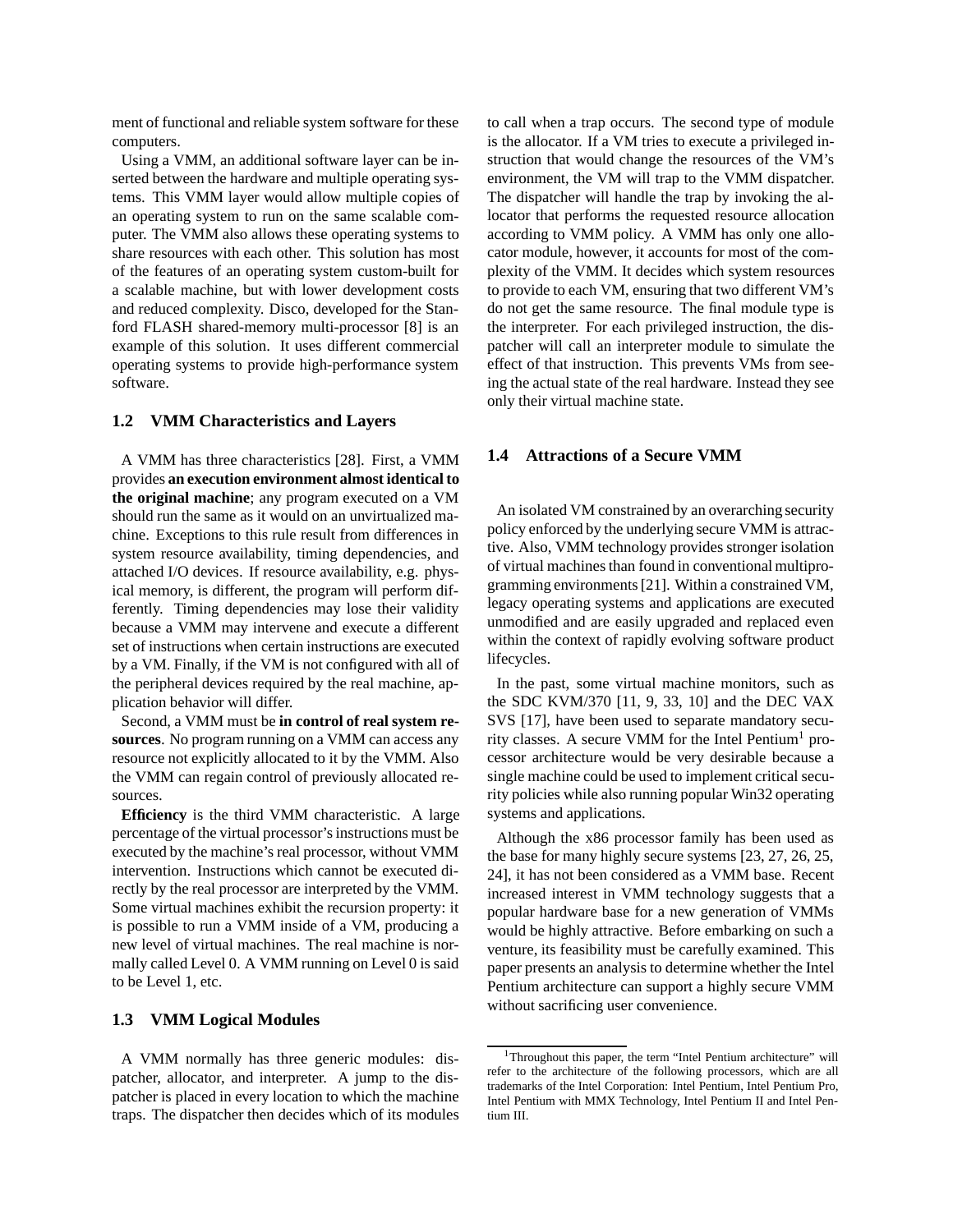#### **1.5 Paper Organization**

The rest of this paper is organized as follows: Section 2 discusses the three different types of VMMs and their hardware requirements. Section 3 is an analysis of the Intel Pentium architecture with respect to the VMM hardware requirements described in Section 2. Section 4 asks if a VMM designed for the Intel Pentium architecture can be secure. Finally, Section 5 presents our conclusions and future research.

# **2 VMM Requirements**

This section discusses each type of VMM including the Type I VMM, Type II VMM, and Hybrid VMM. It will also cover the architectural features required for the successful implementation for each VMM type.

#### **2.1 Virtual Machine Monitors Types**

An operating system consists of instructions to be executed on a hardware processor. When an operating system is virtualized, some portion, ranging from none to all, of the instructions may be executed by underlying software. The amount of software and hardware execution of processor instructions determines if one has a complete software interpreter machine (CSIM), hybrid VM (HVM), VMM, or a real machine. Each of these different types of machines provides a normal machine environment, meaning that processor instructions can be executed on them, viz. a VMM can host an operating system. However, they differ in the way that the machine environment actually executes the processor instructions. A real machine uses only direct execution: the processor executes every instruction of the program directly. A CSIM uses only software interpretation: a software program emulates every processor instruction. There has been a recent resurgence of interest in CSIM architectures [3, 18]. A VMM requires that a "statistically dominant subset" of the virtual processor's instructions be executed on the real processor [12]. Performance will be effected by the size of the subset.

VMMs primarily use direct execution, with occasional traps to software. As a result, the performance of VMMs is better than CSIMs and HVMs. An HVM is a VMM that uses software interpretation on all privileged instructions. HVMs are possible on a larger class of systems than VMMs. The definition of a VMM does not specify how the VMM gains control of the machine to interpret instructions that cannot be directly executed on the processor. As a result, there are two different types of VMMs that can create a virtual machine environment. These types are referred as Type I and Type II [12]. A

Type I VMM runs on a bare machine. It is an operating system with virtualization mechanisms. It performs the scheduling and allocation of the system's resources. A Type II VMM runs as an application. The operating system that controls the real hardware of the machine is called the "host OS." The host OS does not need or use any part of the virtualization environment. Every OS that is run in the Type II virtual environment is called a "guest OS." In a Type II VMM, the host operating system provides resource allocation and a standard execution environment to each guest OS.

#### **2.2 Execution of Privileged Instructions**

When executing in a virtual machine, some processor instructions can not be executed directly on the processor. These instructions would interfere with the state of the underlying VMM or host OS and are called sensitive instructions. The key to implementing a VMM is to prevent the direct execution of sensitive instructions. Some sensitive instructions in the Intel Pentium architecture are privileged, meaning that if they are not executed at most privileged hardware domain, they will cause a general protection exception. Normally, a VMM is executed in privileged mode and a VM is run in user mode; when privileged instructions are executed in a VM, they cause a trap to the VMM. If all sensitive instructions of a processor are privileged, the processor is considered to be "virtualizable:" then, when executed in user mode, all sensitive instructions will trap to the VMM. After trapping, the VMM will execute code to emulate the proper behavior of the privileged instruction for the virtual machine. However, if sensitive, non-privileged instructions exist, it may be necessary for the VMM to examine all instructions before execution to force a trap to the VMM when a sensitive, non-privileged instruction is encountered.

The most severe performance penalty occurs when running a complete software interpreter machine (CSIM) on the same hardware. A CSIM emulates every instruction of the real processor. It does not meet Goldberg's definition [12] of a virtual machine because it does not execute any of the instructions directly on the real processor.

The following sections summarize Goldberg's analysis of processor requirements for the types of VMMs he identified.

# **2.3 Type I VMM**

A Type I VMM runs directly on the machine hardware. It is an operating system or kernel that has mechanisms to support virtual machines. It must perform scheduling and resource allocation for all virtual machines in the system and requires drivers for hardware peripherals.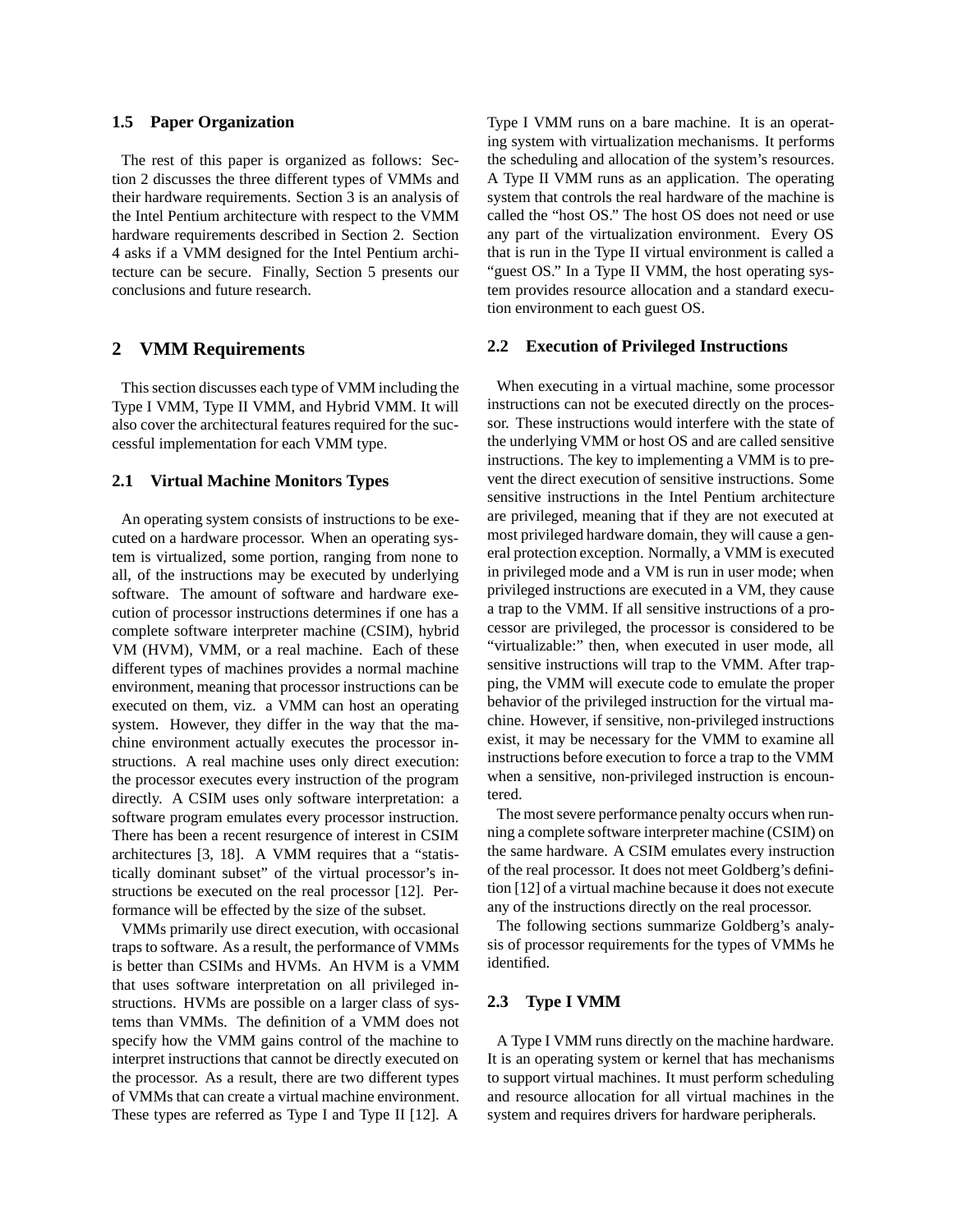To support a Type I VMM, a processor must meet three virtualization requirements:

**Requirement 1** The method of executing nonprivileged instructions must be roughly equivalent in both privileged and user mode. For example, a processor cannot use an additional bit in an instruction word or in the address portion of an instruction when in privileged mode.

**Requirement 2** There must be a method such as a protection system or an address translation system to protect the real system and any other VMs from the active VM.

**Requirement 3** There must be a way to automatically signal the VMM when a VM attempts to execute a sensitive instruction. It must also be possible for the VMM to simulate the effect of the instruction.

Sensitive instructions include:

**Requirement 3A** Instructions that attempt to change or reference the mode of the VM or the state of the machine.

**Requirement 3B** Instructions that read or change sensitive registers and/or memory locations such as a clock register and interrupt registers.

**Requirement 3C** Instructions that reference the storage protection system, memory system, or address relocation system. This class includes instructions that would allow the VM to access any location not in its virtual memory.

**Requirement 3D** All I/O instructions.

### **2.4 Type II VMM**

A Type II VMM runs as an application on a host operating system and relies on the host OS for memory management, processor scheduling, resource allocation, and hardware drivers. It provides only virtualization support services. To support a Type II virtual machine a processor must meet all of the hardware requirements for the Type I VMM listed above. In addition, the following software requirements must be met by the host operating system of the Type II VMM:

**Weaker Requirement 3A** The *host OS* cannot do anything to invalidate the requirement that the method of executing non-privileged instructions must be roughly equivalent in both privileged and user mode.

**Requirement 2** Primitives must be available in the *host OS* to protect the VMM and other VMs from the active virtual machine. Examples include a protection primitive, address translation primitive, or a sub-process primitive.

When the virtual machine traps because it has attempted to execute a sensitive instruction, the host OS must direct the signal to the VMM. Therefore, the host OS needs a primitive to perform this action. The host OS also needs a mechanism to allow a VMM to run the virtual machine as a sub-process. The VMM must be able to simulate sensitive instructions.

A highly secure Type II VMM will require a highly secure host OS because it will depend upon the host OS. Flaws in the host OS would undermine the security of the Type II VMM.

# **2.5 Hybrid VMM**

Often, if a processor does not meet the Type I or Type II VMM requirements, it can still implement a hybrid virtual machine monitor (HVM). A hybrid VMM has all of the advantages of normal VMMs and avoids the performance penalties of a CSIM. It is functionally equivalent to the real machine. However, an HVM and a VMM differ in that an HVM interprets every privileged instruction in software, whereas a VMM may directly execute some privileged instructions. An HVM treats the privileged mode of hardware as a pure software construct. In both a VMM and an HVM, all non-privileged instructions execute directly on the processor.

An HVM has less strict hardware requirements than a VMM in tow ways. First, the HVM does not have to directly execute non-sensitive privileged instructions because they are all emulated in software. Second, because of the emulation, the HVM need not provide additional mapping of the the most privileged processor mode into another processor privilege level. However, increased interpretative execution usually lowers the performance of an HVM relative to a VMM.

The hardware requirements for an HVM result in the following changes to the original Type I VMM requirements. First, Requirement 1, which states that the method of executing non-privileged instructions must be roughly equivalent in both privileged and user mode, is eliminated. Second, Requirement 3A, which states that if an instruction attempts to change or reference the mode of the VM or the state of the machine, there must be a way to simulate the instruction, is weakened.

# **3 Pentium Architecture and VMMs**

Goldberg [12] identified the key architectural features of third generation hardware pertinent to virtual machines:

- two processor modes of operation,
- a method for non-privileged programs to call privileged system routines,
- a memory relocation or protection mechanism such as segmentation or paging, and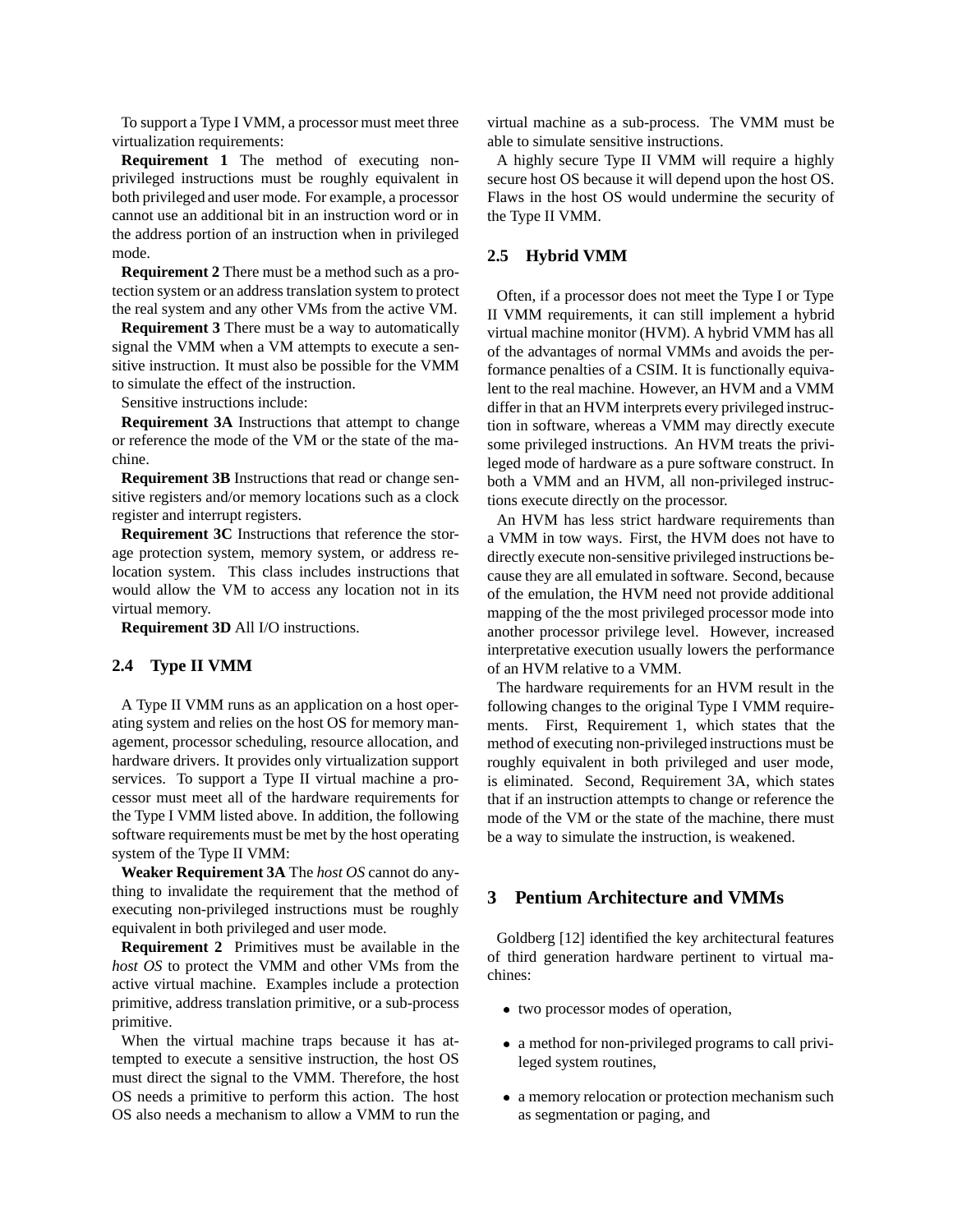• asynchronous interrupts to allow the I/O system to communicate with the CPU.

All of these still apply to the Intel Pentium architecture. It has four modes of operation, known as rings, or current privilege level (CPL), 0 through 3. Ring 0, the most privileged, is occupied by operating systems. Application programs execute in Ring 3, the least privileged. The Pentium also has a method to control transfer of program execution between privilege levels so that nonprivileged tasks can call privileged system routines: the *call gate*. The Pentium also uses both paging and segmentation to implement its protection mechanisms. Finally, the Pentium uses both interrupts and exceptions to allow the I/O system to communicate with the CPU. The architecture has 16 predefined interrupts and exceptions and 224 user-defined, or maskable, interrupts.

Despite these features, the ability of the Pentium architecture to support virtualization is likely to be serendipitous as the processor was not explicitly designed to support virtualization. This section reports an analysis of the virtualizability of the Pentium against the hardware requirements described in Section 2. Every documented instruction for the Intel Pentium  $2$  was analyzed for its ability to support virtualization [30].

Any instruction in the processor's instruction set that violates rule 1, 2, 3 (3A, 3B, 3C, or 3D) will preclude the processor from running a Type I or Type II VMM. Additionally, any instruction that violates rule 2, 3A in its weaker form, 3B, 3C, or 3D prevents the processor from running an HVM. By combining these two statements, one can see that any instruction that violates rule 2, 3A in its weaker form, 3B, 3C, or 3D makes the processor non-virtualizable.

With respect to the VMM hardware requirements listed above, Intel meets all three of the main requirements for virtualization.

**Requirement 1:** *The method of executing nonprivileged instructions must be roughly equivalent in both privileged and user mode.* Intel meets this requirement because the method for executing privileged and non-privileged instructions is the same. The only difference between the two types of instructions in the Intel architecture is that privileged instructions cause a general protection exception if the CPL is not equal to 0.

**Requirement 2:***There must be a method such as a protection system or an address translation system to protect the real system and any other VMs from the active VM.* Intel uses both segmentation and paging to implement its protection mechanism. Segmentation provides a mechanism to divide the linear address space into individually protected address spaces (segments). Segments have a *descriptor privilege level* (DPL) ranging from 0 to 3 that specifies the privilege level of the segment. The DPL is used to control access to the segment. Using DPLs, the processor can enforce boundaries between segments to control whether one program can read from or write into another program's segments.

**Requirement 3:***There must be a way to automatically signal the VMM when a VM attempts to execute a sensitive instruction. It must also be possible for the VMM to simulate the effect of the instruction.* The Intel architecture uses interrupts and traps to redirect program execution and allow interrupt and exception handlers to execute when a privileged instruction is executed by an unprivileged task. However, the Pentium instruction set contains **sensitive, unprivileged instructions**. The processor will execute unprivileged, sensitive instructions without generating an interrupt or exception. Thus, a VMM will never have the opportunity to simulate the effect of the instruction.

After examining each member of the Pentium instruction set, it was found that seventeen instructions violate Requirement 3. All seventeen instructions violate either part B or part C of Requirement 3 and make the Intel processor non-virtualizable. To construct a truly virtualizable Pentium chip one must focus on these instructions. They are discussed in more detail below.

#### **3.1 Sensitive Register Instructions**

Several Intel instructions break hardware virtualization Requirement 3B. The rule states that instructions are sensitive if they read or change sensitive registers and/or memory locations such as a clock register and interrupt registers.

#### **3.1.1 SGDT, SIDT, and SLDT Instructions**

The SGDT, SIDT, and SLDT instructions violate this rule in a similar way. In protected mode, all memory accesses pass through either the *global descriptor table* (GDT) or *local descriptor table* (LDT). The GDT and LDT contain segment descriptors that provide the base address, access rights, type, length, and usage information for each segment. The interrupt descriptor table (IDT) is similar to the GDT and LDT, but it holds gate descriptors that provide access to interrupt and exception handlers. The GDTR, LDTR, and IDTR all contain the linear addresses and sizes of their respective tables.

All three of these instructions (SGDT, SIDT, SLDT) store a special register value into some location. The SGDT instruction stores the contents of the GDTR in a 6-byte memory location. The SLDT instruction stores the segment selector from the LDTR in a 16 or 32-bit general-purpose register or memory location. The SIDT

<sup>2</sup>The analysis was based on available documentation as of 22 June 1999 and involved approximately 250 instructions.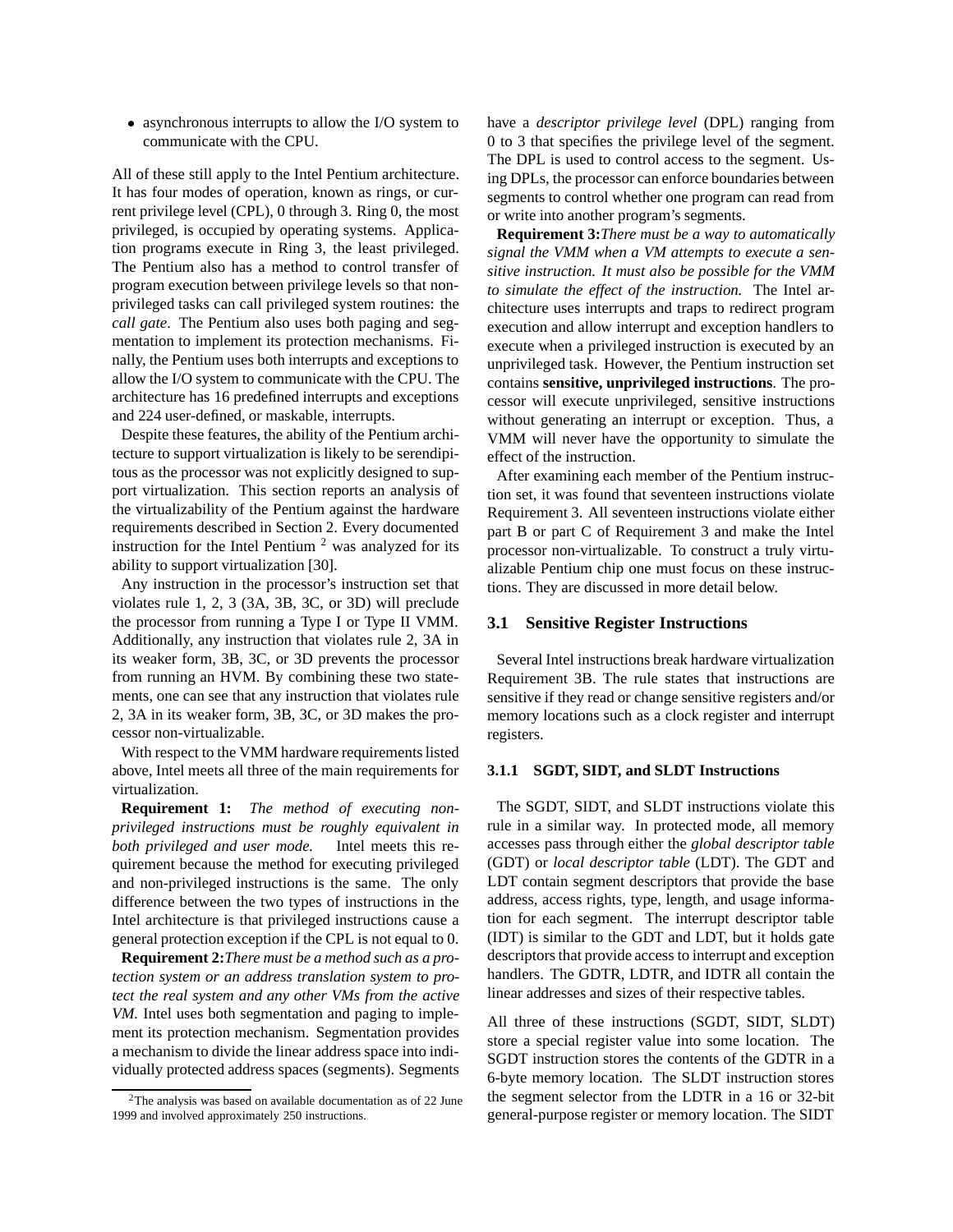| Bit           | Flag Name                     | Description                                                               |  |
|---------------|-------------------------------|---------------------------------------------------------------------------|--|
| - 0           | <b>PE</b> - Protection Enable | Enable Protected Mode when set and real mode when clear                   |  |
|               | MP - Monitor Coprocessor      | Controls the interaction of the WAIT or FWAIT instruction with the TS     |  |
|               |                               | flag.                                                                     |  |
| $\mathcal{D}$ | <b>EM</b> - Emulation         | If clear, processor has an internal or external floating point unit       |  |
|               | TS - Task Switched            | Allows delayed saving of the floating point unit context on a task switch |  |
|               |                               | until the unit is accessed by the new task.                               |  |
| 4             | ET - Extension Type           | For 386 and 468 processors, indicates whether an Intel 387 DX math co-    |  |
|               |                               | processor is present (hard-coded to 1 on >Pentium processors).            |  |
|               | NE - Numeric Error            | Enables internal or PC-style mechanism for FPU error reporting.           |  |

Table 1: **Important CR0 Machine Status Word Bits**

instruction stores the contents of the IDTR in a 6-byte memory location. These instructions are normally only used by operating systems but are not privileged in the Intel architecture. Since the Intel processor only has one LDTR, IDTR, and GDTR, a problem arises when multiple operating systems try to use the same registers. Although these instructions do not protect the sensitive registers from reading by unprivileged software, the processor allows partial protection for these registers by only allowing tasks at CPL 0 to load the registers. This means that if a VM tries to write to one of these registers, a trap will be generated. The trap allows a VMM to produce the expected result for the VM. However, if an OS in a VM uses SGDT, SLDT, or SIDT to reference the contents of the IDTR, LDTR, or GDTR, the register contents that are applicable to the host OS or Type I VMM will be given. This could cause a problem if an operating system of a virtual machine (VMOS) tries to use these values for its own operations: it might see the state of a different VMOS executing within a VM running on the same VMM. Therefore, a Type I VMM or Type II VMM must provide each VM with its own virtual set of IDTR, LDTR, and GDTR registers.

#### **3.1.2 SMSW Instruction**

The SMSW instruction stores the machine status word (bits 0 through 15 of control register 0) into a generalpurpose register or memory location. Bits 6 through 15 of CR0 are reserved bits that are not supposed to be modified. Bits 0 through 5, however, contain system flags that control the operating mode and state of the processor and are described in Table 1.

Although this instruction only stores the machine status word, it is sensitive and unprivileged. Consider the following scenario: A VMOS is running in real mode within the virtual environment created by a VMM running in protected mode. If the VMOS checked the MSW to see if it was in real mode, it would incorrectly see that the PE bit is set. This means that the machine is in protected mode. If the VMOS halts or shuts down if in protected mode, it will not be able to run successfully.

This instruction is only provided for backwards compatibility with the Intel 286 processor [16]. Programs written for the Intel 386 processor and later are supposed to use the MOV instruction to load and store control registers, which are privileged instructions. Therefore, SMSW could be removed and only systems requiring backward compatibility with the Intel 286 processor would be affected. Application software written for the Intel 286 and 8086 processors should be unaffected because the SMSW instruction is a system instruction that should not be used by application software.

#### **3.1.3 PUSHF and POPF Instructions**

The PUSHF and POPF instructions reverse each other's operation. The PUSHF instruction pushes the lower 16 bits of the EFLAGS register onto the stack and decrements the stack pointer by 2. The POPF instruction pops a word from the top of the stack, increments the stack pointer by 2, and stores the value in the lower 16 bits of the EFLAGS register. The PUSHFD and POPFD instructions are the 32-bit counter-parts of the POPF and PUSHF instructions. Pushing the EFLAGS register onto the stack allows the contents of the EFLAGS register to be examined. Much like the lower 16 bits of the CR0 register, the EFLAGS register contains flags that control the operating mode and state of the processor. Therefore, the PUSHF/PUSHFD instructions prevent the Intel processor from being virtualizable in the same way that the SMSW instruction prevents virtualization. In virtual-8086 mode, the IOPL must equal 3 to use the PUSHF instructions. Of the 32 flags in the EFLAGS register, fourteen are reserved and six are arithmetic flags. Table 2 describes the bits of concern.

The POPF instruction allows values in the EFLAGS register to be changed. Its varies based on the processor's current operating mode. In real-mode, or when operating at CPL 0, all non-reserved flags in the EFLAGS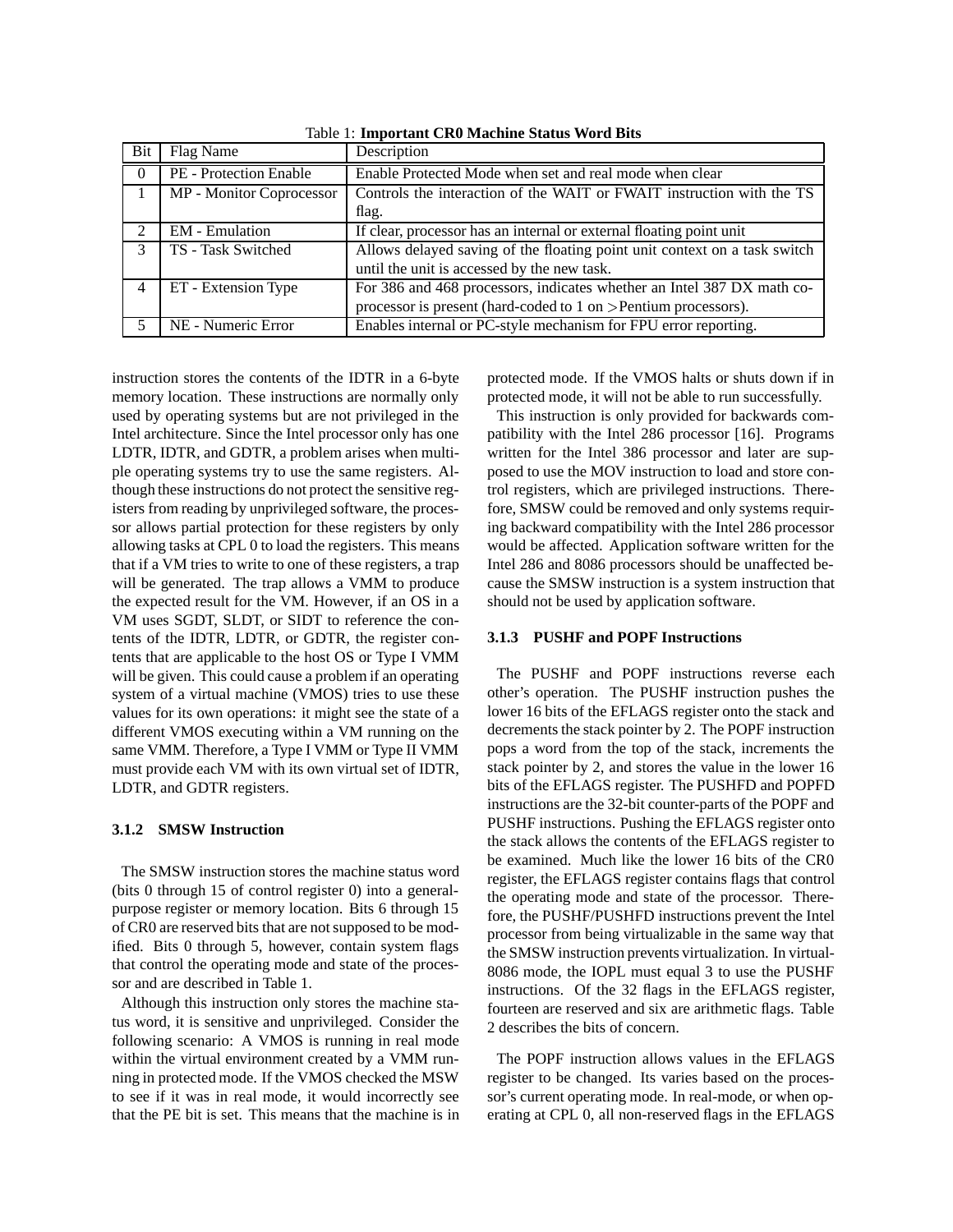| Bit       | Flag Name                       | Description                                                        |
|-----------|---------------------------------|--------------------------------------------------------------------|
| 8         | TF - Trap                       | Set to enable single-step mode for debugging.                      |
| 9         | IF - Interrupt Enable           | Controls processor response to maskable interrupt requests.        |
| 10        | DF - Direction                  | If set, string instructions process addresses from high to low.    |
| $12 - 13$ | IOPL - I/O Privilege Level      | I/O privilege level of the currently running task.                 |
| 14        | NT - Nested Task                | Set when the current task is linked to the previous task.          |
| 16        | RF - Resume                     | Controls processor response to debug exceptions.                   |
| 17        | VM - Virtual-8086 Mode          | Enables Virtual-8086 mode when set.                                |
| 18        | AC - Alignment Check            | Enables alignment checking of memory references.                   |
| 19        | VIF - Virtual Interrupt         | Virtual image of the IF flag.                                      |
| 20        | VIP - Virtual Interrupt Pending | Indicates whether or not an interrupt is pending.                  |
| 21        | ID - Identification             | If a program can set or clear this instruction, the CPUID instruc- |
|           |                                 | tion is supported.                                                 |

Table 2: **Important EFLAGS Register Bits**

register can be modified except the VM, VIP, and VIF flags. In virtual-8086 mode, the IOPL must equal 3 to use the POPF instructions. The IOPL allows an OS to set the privilege level needed to perform I/O. In virtual-8086 mode, the VM, RF, IOPL, VIP, and VIF flags are unaffected by the POPF instruction. In protected mode, there are several conditions based on privilege levels. First, if the CPL is greater than 0 and less than or equal to the IOPL, all flags can be modified except IOPL, VIP, VIF, and VM. The interrupt flag is altered when the CPL is at least as privileged as the IOPL. Finally, if a POPF/POPFD instruction is executed without enough privilege, an exception is not generated. However, the bits of the EFLAGS register are not changed.

The POPF/POPFD instructions also prevent processor virtualization because they allow modification of certain bits in the EFLAGS register that control the operating mode and state of the processor.

#### **3.2 Protection System References**

Many Intel instructions violate Requirement 3C: Instructions are sensitive if they reference the storage protection system, memory or address relocation system.

#### **3.2.1 LAR, LSL, VERR, VERW**

Four instructions violate the rule in a similar manner: LAR, LSL, VERR, and VERW. The LAR instruction loads access rights from a segment descriptor into a general purpose register. The LSL instruction loads the unscrambled segment limit from the segment descriptor into a general-purpose register. The VERR and VERW instructions verify whether a code or data segment is readable or writable from the current privilege level. The problem with all four of these instructions is that they all perform the following check during their execution: (CPL  $\rightarrow$  DPL) OR (RPL  $\rightarrow$  DPL). This conditional checks to ensure that the current privilege level (located in bits 0 and 1 of the CS register and the SS register) and the requested privilege level (bits 0 and 1 of any segment selector) are both greater than the descriptor privilege level (the privilege level of a segment). This is a problem because a VM normally does not execute at the highest privilege (i.e.,  $CPL = 0$ ). It is normally executed at the user or application level (CPL  $=$  3) so that all privileged instructions will cause traps that can be handled by the VMM. However, most operating systems assume that they are operating at the highest privilege level and that they can access any segment descriptor. Therefore, if a VMOS running at  $CPL = 3$  uses any of the four instructions listed above to examine a segment descriptor with a DPL  $<$  3, it is likely that the instruction will not execute properly.

#### **3.2.2 POP Instruction**

The reason that the POP instruction prevents virtualization is very similar to that mentioned in the previous paragraph. The POP instruction loads a value from the top of the stack to a general-purpose register, memory location, or segment register. However, the POP instruction cannot be used to load the CS register since it contains the CPL. A value that is loaded into a segment register must be a valid segment selector. The reason that POP prevents virtualization is because it depends on the value of the CPL. If the SS register is being loaded and the segment selector's RPL and the segment descriptor's DPL are not equal to the CPL, a general protection exception is raised. Additionally, if the DS, ES, FS, or GS register is being loaded, the segment being pointed to is a nonconforming code segment or data, and the RPL and CPL are greater than the DPL, a general protection exception is raised. As in the previous case, if a VM's CPL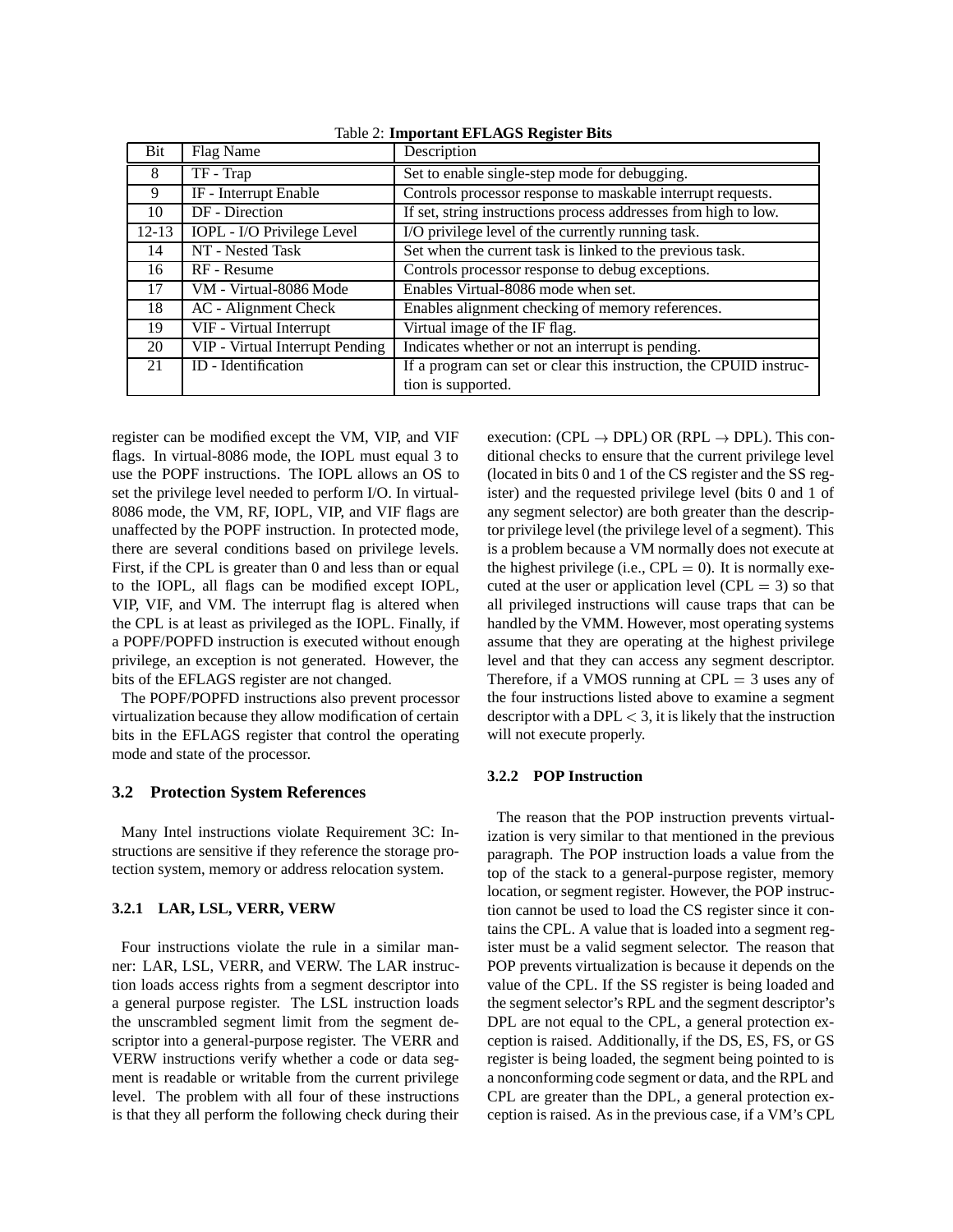is 3, these privilege level checks could cause unexpected results for a VMOS that assumes it is in CPL 0.

#### **3.2.3 PUSH Instruction**

The PUSH instruction also prevents virtualization because it references the protection system. The PUSH instruction allows a general-purpose register, memory location, an immediate value, or a segment register to be pushed onto the stack. This cannot be allowed because bits 0 and 1 of the CS and SS register contain the CPL of the current executing task. The following scenario demonstrates why these instructions could cause problems for virtualization. A process that thinks it is running in CPL 0 pushes the CS register to the stack. It then examines the contents of the CS register on the stack to check its CPL. Upon finding that its CPL is not 0, the process may halt.

#### **3.2.4 CALL, JMP, INT n, and RET**

The CALL instruction saves procedure linking information to the stack and branches to the procedure given in its destination operand. There are four types of procedure calls: near calls, far calls to the same privilege level, far calls to a different privilege level, and task switches. Near calls and far calls to the same privilege level are not a problem for virtualization. Task switches and far calls to different privilege levels are problems because they involve the CPL, DPL, and RPL. If a far call is executed to a different privilege level, the code segment for the procedure being accessed has to be accessed through a call gate. A task uses a different stack for every privilege level. Therefore, when a far call is made to another privilege level, the processor switches to a stack corresponding to the new privilege level of the called procedure. A task switch operates in a manner similar to a call gate. The main difference is that the target operand of the call instruction specifies the segment selector of a task gate instead of a call gate. Both call gates and task gates have many privilege level checks that compare the CPL and RPL to DPLs. Since the VM normally operates at user level (CPL 3), these checks will not work correctly when a VMOS tries to access call gates or task gates at CPL 0.

The discussion above on LAR, LSL, VERR, and VERW provides a specific example of how running a CPL 0 operating system as a CPL 3 task could cause a problem. The JMP instruction is similar to the CALL instruction in both the way that it executes and the reasons it prevents virtualization. The main difference between the CALL and the JMP instruction is that the JMP instruction transfers program control to another location in the instruction stream and does not record return information.

The INT instruction is also similar to the CALL instruction. The INT n instruction performs a call to the interrupt or exception handler specified by n. INT n does the same thing as a far call made using the CALL instruction except that it pushes the EFLAGS register onto the stack before pushing the return address. The INT instruction references the protection system many times during its execution.

The RET instruction has the opposite effect of the CALL instruction. It transfers program control to a return address that is placed on the stack (normally by a CALL instruction). The RET instruction can be used for three different types of returns: near, far, and interprivilege-level returns. Much like the CALL instruction, the inter-privilege-level far return examines the privilege levels and access rights of the code and stack segments that are being returned to determine if the operation should be allowed. The DS, ES, FS, and GS segment registers are cleared by the RET instruction if they refer to segments that cannot be accessed by the new privilege level. Therefore, RET prevents virtualization because having a CPL of 3 (the VM's privilege level) could cause the DS, ES, FS, and GS registers to not be cleared when they should be. The IRET/IRETD instruction is similar to the RET instruction. The main difference is it returns control from an exception, interrupt handler, or nested task. It prevents virtualization in the same way that the RET instruction does.

#### **3.2.5 STR Instruction**

Another instruction that references the protection system is the STR instruction. The STR instruction stores the segment selector from the task register into a generalpurpose register or memory location. The segment selector that is stored with this instruction points to the task state segment of the currently executing task. This instruction prevents virtualization because it allows a task to examine its requested privilege level (RPL). Every segment selector contains an index into the GDT or LDT, a table indicator, and an RPL. The RPL is represented by bits 0 and 1 of the segment selector. The RPL is an override privilege level that is checked (along with the CPL) to determine if a task can access a segment. The RPL is used to ensure that privileged code cannot access a segment on behalf of an application unless the application also has the privilege to access the segment. This is a problem because a VM does not execute at the highest CPL or RPL (RPL  $= 0$ ), but at RPL  $= 3$ . However, most operating systems assume that they are operating at the highest privilege level and that they can access any segment descriptor. Therefore, if a VM running at a CPL and RPL of 3 uses STR to store the contents of the task register and then examines the infor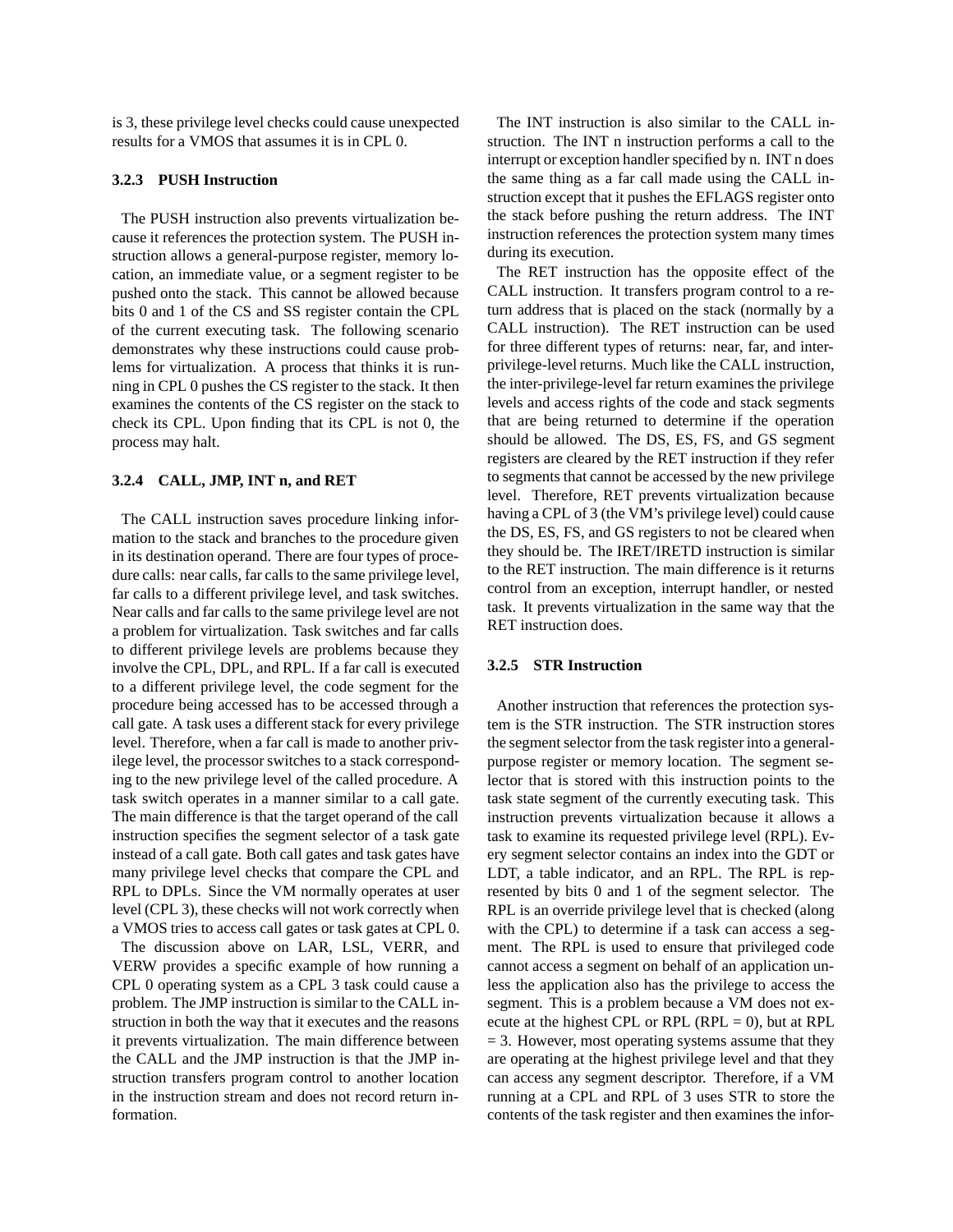mation, it will find that it is not running at the privilege level at which it expects to run.

#### **3.2.6 MOVE Instruction**

Two variants of the MOVE instruction prevent Intel processor virtualization. These are the two MOV instructions that load and store control registers. The MOV opcode that stores segment registers allows all six of the segment registers to be stored to either a generalpurpose register or to a memory location. This is a problem because the CS and SS registers both contain the CPL in bits 0 and 1. Thus, a task could store the CS or SS in a general-purpose register and examine the contents of that register to find that it is not operating at the expected privilege level. The MOV opcode that loads segment registers does offer some protection because it does not allow the CS register to be loaded at all. However, if the task tries to load the SS register, several privilege checks occur that become a problem when the VM is not operating at the privilege level at which a VMOS is expecting–typically 0.

The analysis of Section 3 shows that the Intel processor is not virtualizable according to Goldberg's hardware rules.

# **4 Pentium-Based "VMM" Security**

This section will examine several security issues for a VMM designed for the Intel Pentium architecture. We begin with a brief review of previous secure VMMs. Second, use of Intel processors for highly secure systems is discussed. Third, ways to provide virtual machine monitors on unmodified Intel platforms are examined to gain insight into the challenges faced in a virtual machine monitor effort. Next we discuss the security impact of using unmodified Intel platforms for VMMs. Finally, a better approach to creating a highly secure VMM on the Intel architecture is covered.

# **4.1 Are Secure VMMs Possible?**

An early discussion of VMMs and security argued that the isolation provided by a combined VMM/OS provided better software security than a conventional multiprogramming operating system. It was also suggested that the redundant security mechanisms found in the VMM and the OS executing in one of its virtual machines enhanced security [21]. Penetration experiments indicated that redundant weak implementations are insufficient to secure a system [5, 11].

KVM/370 was an early secure Type I VMM [11, 33, 9]. Called a "security retrofit," two approaches to the work were examined: (1) "hardening" of the existing VM/370 control program (CP) to repair identified penetration vulnerabilities and (2) a redesign of the VM/370 CP to place all security-relevant functionality within a formally verified security kernel based upon the reference monitor concept [4]. (Note that the first approach was abandoned because flaw remediation did not provide a guarantee of the absence of yet undetected, exploitable security flaws.) The redesigned system consisted of four domains:

- 1. A minimized security kernel and verified trusted processes executing in supervisor state.
- 2. Semi-trusted processes executing in real problem state. These processes managed some global data, were audited, had access only to virtual addresses.
- 3. Non-kernel control programs (NKCPs) that executed the non-security relevant bulk of the VM/370 control program in real problem state. Each NKCP executed at a single security level and had access only to virtual addresses.
- 4. User VMs executing in real problem state under the control of a NKCP, with the same security level as the NKCP.

A security kernel is defined as hardware and software that implements the reference monitor concept [4]. A reference monitor enforces authorized access relationships between the subjects and objects within a system. It imposes three design requirements on its implementations:

- 1. The mechanism must be tamperproof.
- 2. The mechanism must always be invoked.
- 3. The mechanism must be small enough to be to subject to analysis and tests to ensure completeness.

The VAX Security Kernel[17] was a highly secure Type I VMM. The system's hardware, microcode, and software were designed to meet TCSEC Class A1 assurance and security requirements [22]. The project also maintained standard VMS and Ultrix-32 interfaces to run COTS operating systems and applications in virtual machines.

The VAX VMM security kernel allowed multiple virtual machines to run concurrently on a single VAX system. It could support a large number of simultaneous users and provided isolation and controlled sharing of sensitive data.

The VAX processor, much like the Intel Pentium processor, contained several sensitive, unprivileged instructions. It also had four rings. The security kernel designers modified the VAX processor microcode to make it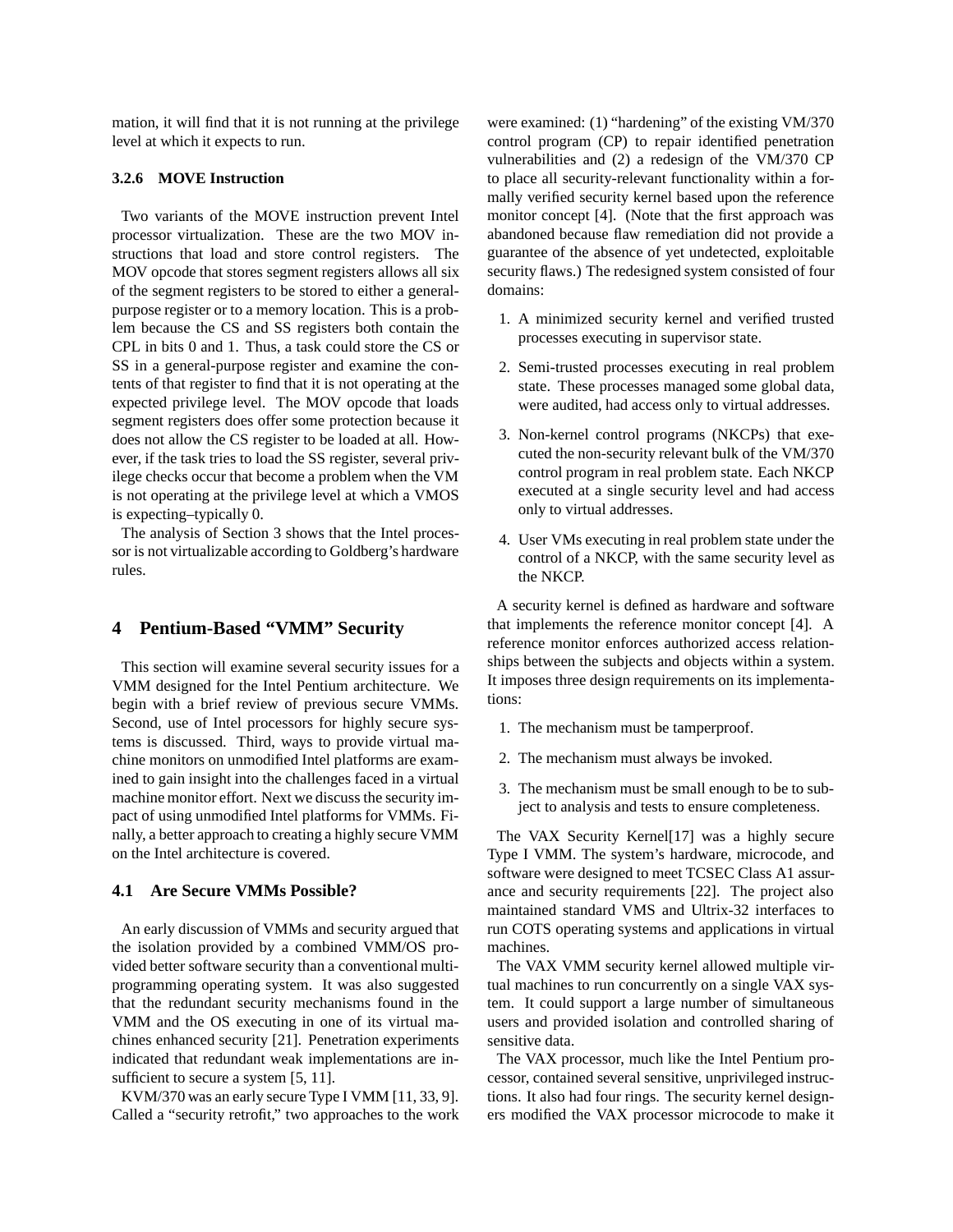virtualizable. The four instructions that prevented virtualization on the VAX processor were: CHM, REI, MOVPSL, and PROBE [13]. The CHM instruction switches to a mode of equal or increased privilege. The REI instruction switches to a mode of equal or decreased privilege. The MOVPSL instruction is used to read the Processor Status Longword (similar to the machine status word in the Intel architecture). The PROBE instruction is used to determine the accessibility of a page of memory. These four instructions read or write one of the following pieces of sensitive data: the current execution mode, the previous execution mode, the modify bit of a page table entry, and the protection bit of a page table entry.

To support compatibility with existing operating systems and applications, some of the microcode changes included: defining a new VM mode bit, defining a new register called VMPSL, defining a VM-emulation exception, as well as the four instructions described above.

Ring compression, implemented entirely in software, was used to avoid certain processor modifications. The protection between compressed layers is weakened; however, this choice had little security impact since, although the VMS operating system for the VAX used all four rings, all three inner rings were in fact used for fully trusted operating system software.

The VAX I/O hardware was difficult to virtualize because its I/O mechanisms read and write various control and status registers in the I/O space of physical memory. To overcome this difficulty, the VAX security kernel I/O interface used a special, performance-optimized kernel call mechanism. To use this mechanism, a virtual machine executed a Move To Privileged Register (MTPR) instruction to a special kernel call register. The MTPR instruction trapped the security kernel software that performed the I/O. Untrusted device drivers were written for each guest OS in order to run on the VMM.

The VAX security kernel applied mandatory and discretionary access controls to virtual machines. The kernel assigned every virtual machine an access class consisting of a secrecy class (based on the Bell and La-Padula model [6]) and an integrity class (based on the Biba model [7]). The kernel supported access control lists on all objects including real devices, disk and tape volumes, and security kernel volumes. The VMM security kernel differed from a typical secure operating system because the subjects and objects are virtual machines and virtual disks, not files and processes, which are implemented by each guest OS.

It is worth noting that timing channels in VMMs [33] were addressed in the context of the VAX VMM work [14]. Despite the challenge of timing channel mitigation, VMMs provide a solution to the problem of sharing while running legacy or commercial code securely

with firewalling between the VMs managed by a highly secure VMM kernel.

The VAX security effort lead to several conclusions: (1) Every ring of a processor can be emulated, but this is often not necessary. (2) Emulating a start I/O instruction is simpler and cheaper than emulating memory-mapped I/O. (3) Defining the VM as a particular processor or family of processors makes the VM more portable than if it were a reflection of the actual hardware. For example, if a VM is defined to be a Pentium processor, the VM will work on a Pentium II or Pentium III processor. (4) VM performance suffers when sensitive instructions are forced to trap to emulation software. (5) There are alternatives to modifying the microcode support for every privileged instruction to meet the needs of the VMM. (6) If a VMM is a security kernel, dependencies between the VMM and VMs must be scrutinized.

The Alpha architecture is designed to support virtualization [2]. It is designed to contain no errors that would allow protection mechanisms to be bypassed. Even "UNPREDICTABLE" results or occurrences are constrained so that security and virtualization are supported. The processor may hold or loose information as a result of "UNDEFINED" operations; however, these operations can only be triggered by privileged software. Privileged Architecture Library code (PALcode) provides a non-microcoded interface for privileged instructions. All privileged instructions must be implemented in PALcode and may be processor-model specific. The Alpha architecture supports PALcode replacement, thus allowing per-OS code to yield high performance. A VMM on the Alpha would have PALcode for all supported operating systems.

Unlike the Alpha which explicitly forbids state data from registers to be spread, most processors permit leakage of information from unpredictable results. The multiple address spaces of the Intel x86 architecture family allows such leakage [35].

The observations in this section should be considered in any attempt to design a secure Type I VMM for the Intel Pentium architecture.

#### **4.2 Pentium Security Support**

Intel 80x86 processors provide support for well understood requirements of secure systems [32]. These include call gates, segmentation, several hardware privilege levels and privileged instructions [15]. The combination of segmentation and rings are particularly supportive of secure system design and implementation [34]. The processor family was the choice for past and present trusted systems: the Boeing MLS Lan  $(A1)^3$  [23], Gemini Trusted Network Processor

<sup>3</sup>TCSEC evaluation classes are given in parentheses.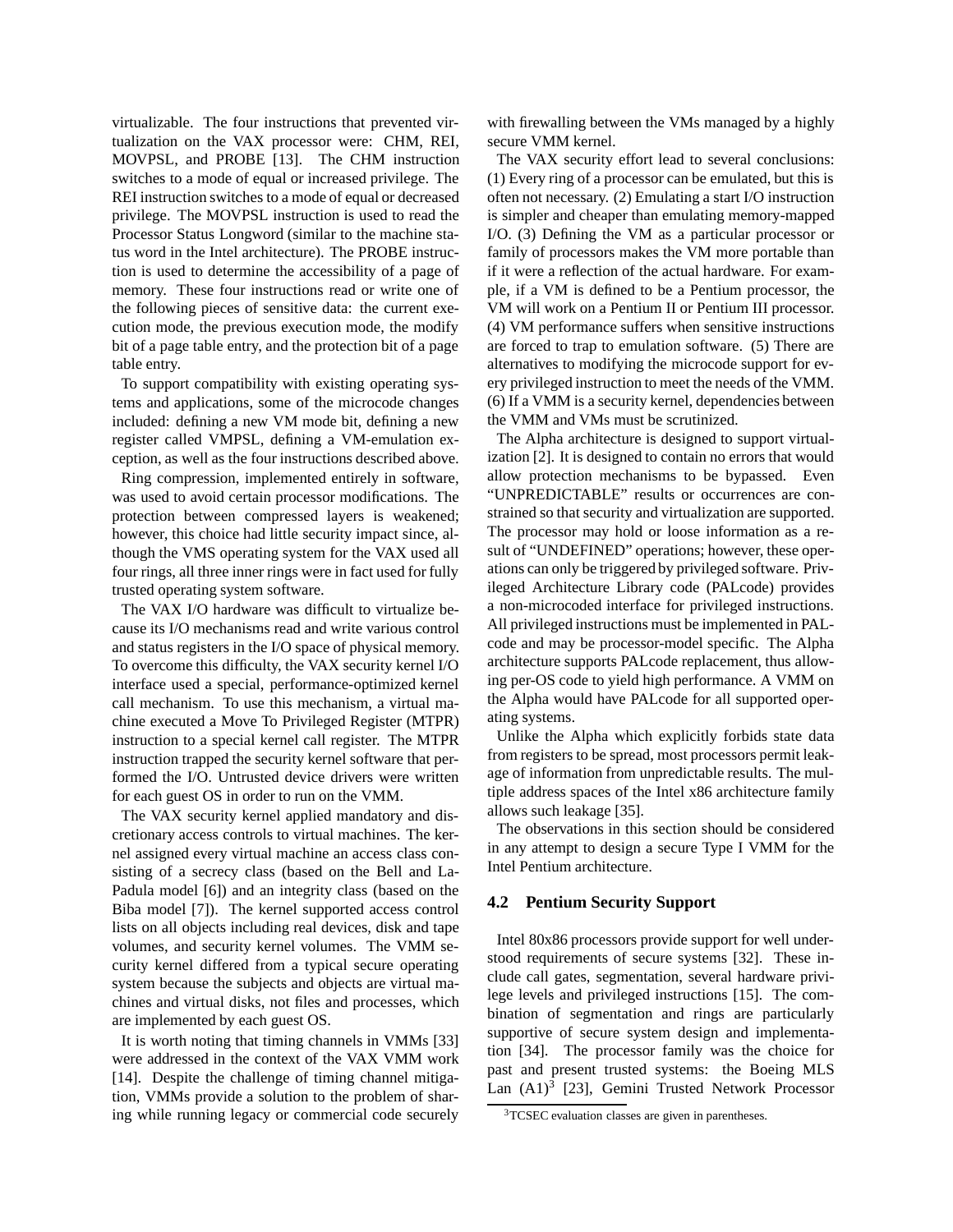(A1)[27], Verdix VSLAN (B2) [26], TIS Trusted Xenix (B2)[25], and the XTS-300 (B3) [24].

# **4.3 Pentium Virtualization Techniques**

Since the Intel Pentium architecture is not truly virtualizable, current VMMs for the hardware base [36] must use a bit of "trickery" to realize a VMM. Each method must detect sensitive but unprivileged instructions before they are executed by a VM.

#### **4.3.1 Pure Emulation**

Pure emulation allows one system architecture to be mapped into another system architecture. By modeling a large part of the x86 instruction set in software, emulation allows x86 operating systems and applications to run on non-x86 platforms [19]. The disadvantage of emulation is significant performance degradation; no instructions are ever executed directly on the hardware. The performance degradation in Java compilers bears witness to this observation. Advances in compiler technology can help, but without specialized machine support, performance will never achieve that of a Type I VMM on a comparable hardware base. Advanced techniques, such as dynamic translation, can improve performance. Dynamic translation allows sequences of small, x86 architecture code to be translated into native-CPU code "on-the-fly." Since the native code is cached or even optimized, it can run significantly faster. This is the approach used by Transmeta [18], which provides pure emulation and is a complete software interpreter machine (CSIM) [12]. The use of register shadowing and soft memory may permit support of VMM technology. It is worth pointing out that in such systems, the morphed code must be protected from tampering or leakage of secrets. It is not clear whether such security concerns are addressed in the current generation of binary translation systems.

#### **4.3.2 OS/API Emulation**

Applications normally communicate with an operating system with a set of APIs. OS/API emulation [20] involves intercepting and emulating the behavior of the APIs using mechanisms in the underlying operating system. The out-of-kernel OS emulation used for certain Mach architectures [29] might be considered a variant of this approach. This allows applications designed for other x86 operating systems to be run. This strategy is used in Wine which provides "an implementation of the Windows 3.x and Win32 API on top of X and Unix" [37]. Wine has a program loader that allows unmodified

Windows 3.1/95/NT binary files<sup>4</sup> to run on Intel  $x86$ based Unix machines, such as Linux, FreeBSD, and Solaris. It allows application binaries files to run natively and achieves better performance than the pure emulation technique described above. However, OS/API emulation only works on members of the x86 OS family for which the APIs have been emulated. Furthermore, OS/API emulation is very complex. A VMM is less complicated and requires fewer updates with each new release of the OS.

#### **4.3.3 Virtualization**

A third technique is virtualization. Most hardware is only designed to be driven by one device driver. The Intel Pentium CPU is not an exception to this rule. It is designed to be configured and used by only one operating system. Features and instructions of the processor designed for applications are generally not a problem for virtualization and can be executed directly by the processor. A majority of a processor's load comes from these types of instructions. However, as discussed above, certain sensitive instructions are not privileged in the Intel architecture, making it difficult for a VMM to detect when they are executed. A strategy for virtualizing the Intel architecture would be as follows:

- Non-sensitive, unprivileged application instructions can be executed directly on the processor with no VMM intervention.
- Sensitive, privileged instructions will be detected when they trap after being executed in user mode. The trap should be delivered to the VMM that will emulate the expected behavior of the instruction in software.
- Sensitive, unprivileged instructions must be detected so that control can be transferred to the VMM.

The hardest part of the virtualization strategy is handling the seventeen problem instructions described in Section 3. Lawton describes how this is accomplished for FreeMWare $[20]$ .<sup>5</sup> It analyzes instructions until one of the following conditions is encountered:

- 1. A problem instruction.
- 2. A branch instruction.

<sup>4</sup>MS-DOS, Windows 3.1, Windowds 95, Windows 98, and Windows NT 4.0 are all trademarks of the Microsoft Corporation. All other tradmarks, including Red Hat Linux, Caldera OpenLinux, SuSE Linux, FreeBSD, and Solaris are trademarks of their respective owners.<br><sup>5</sup>As of March 23, 2000, FreeMWare is called Plex86.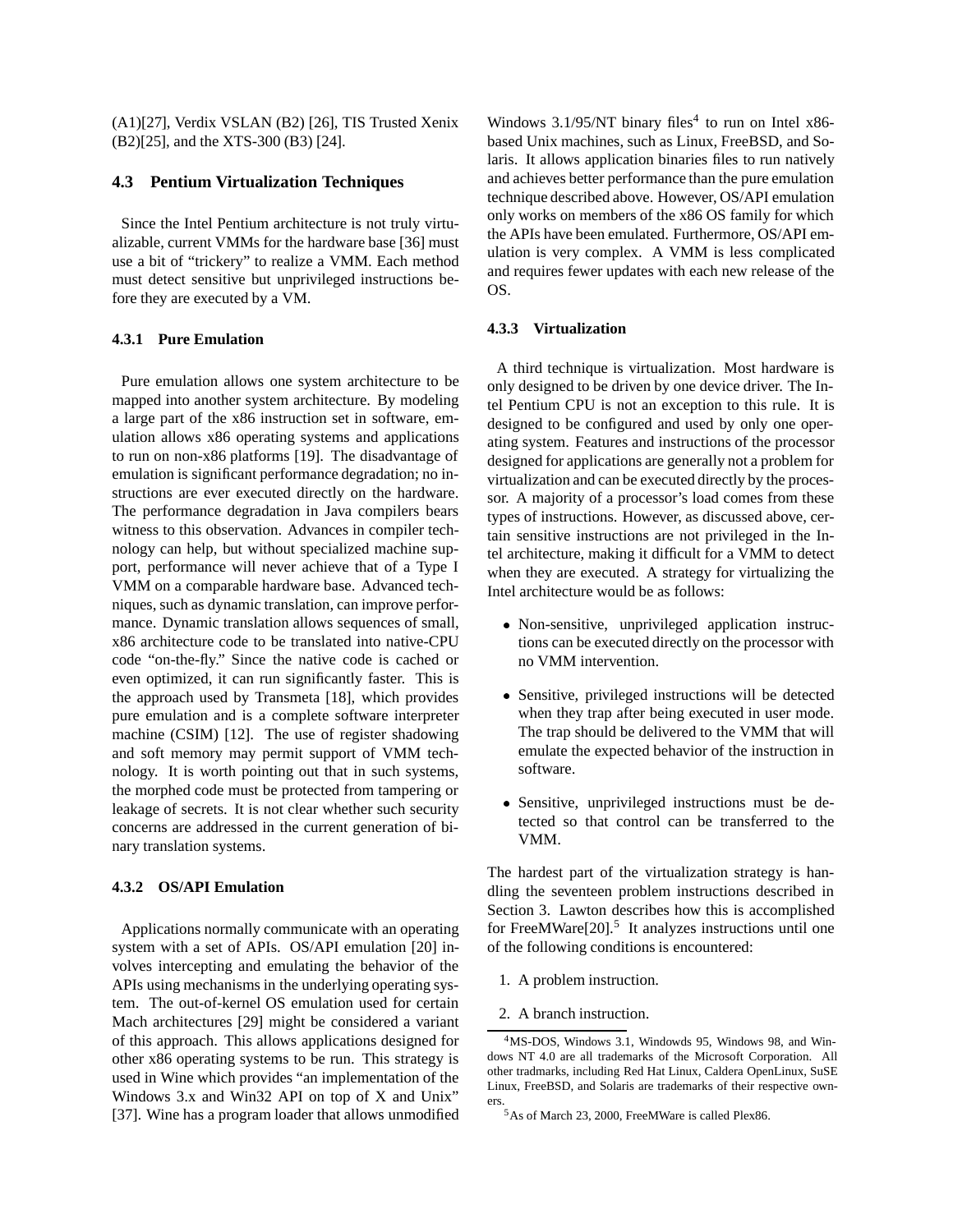3. The address of an instruction sequence that has already been parsed.

If 1 or 2 is encountered, a breakpoint must be set at the beginning of the problem or branch instruction. If 3 is encountered, execution continues normally since this code has been analyzed already and necessary breakpoints have been installed. The complexity of this approach may render a highly secure VMM unachievable.

Code is allowed to run natively on the processor until it reaches a breakpoint. If the breakpoint occurred because of a problem instruction, its behavior is emulated by the VMM. If the breakpoint occurred because of a branch instruction, it is necessary to single step through its execution and begin analyzing instructions again at the branch target address. If the target address is not computed and has already been analyzed and marked as safe, then the branch instruction can also be marked as safe and it can run natively on the processor on subsequent accesses. Computed branch addresses require special attention. These instructions must be dynamically monitored to ensure that execution does not branch to unanalyzed code. A table might be used to keep track of the breakpoints.

Some instructions may write into memory, possibly into the address of instructions that have already been analyzed and marked as safe. The paging system is used to prevent this by write protecting any page of memory in the page tables that has already been analyzed and marked as safe. All page entries that point to the physical page with analyzed code would have to be write protected since multiple linear addresses can be mapped to the same physical page. When a write-protect page fault occurs, the VMM can unprotect the page and step through the instructions. A breakpoint can be installed before any problematic instructions. Finally, the page should be write-protected again. Instructions that cross page boundaries involve tow write-protected pages. Tables are used to track previously analyzed instructions.

Also pass-through I/O devices, timing issues, and virtualizing descriptor loading must be addressed.

**Pass-Through I/O Devices:** It may be useful to allow a device driver in the guest OS to drive hardware for a device that is not supported by the host OS. For example, a Linux host OS will not support a Winmodem. Pass-through devices allow a guest OS to communicate with devices using a pass-through mechanism that handles I/O reads and writes. Because control of the real hardware is turned over to the VMOS, pass-through I/O devices render security problematic.

**Timing:** A VMM must accurately emulate system timers. Every time slice of native code execution is bounded by an exception generated by the system timer when the execution time slice is over. The exception vectors to a routine defined in the VMM's IDT for a guest OS. A mechanism is needed that measures the time between these exceptions to emulate an accurate timer. On Intel Pentium processors, performance monitoring could be used. The RDTSC, Read Time Stamp Counter, instruction gives an accurate time stamp reading. The instruction is also executable in CPL 3, allowing efficient use in user-level VMM code.

**Virtualization of Descriptor Loading:** For two reasons a Pentium-based VMM must have its own set of LDT, GDT, and IDT tables. First, it allows the segment register mechanisms to work naturally. Second, it allows the VMM to have its own set of exception handlers.

Since all privilege levels (0-3) in a VM are mapped into CPL 3, the CPL is not sufficient when trying to load code that is more privileged (i.e. numerically less) than CPL 3. CPL 3 code can load descriptors as expected as long as the GDTR and LDTR registers point to the guest OS's descriptor tables. When running system code in CPL 3, exceptions are generated when loading a descriptor with that has CPL  $<$  3. This does not occur when system code is executed at CPL 0. To solve this problem, one must trap and emulate instructions that load the segment registers when running at CPL  $<$  3. All instructions that examine segment registers with  $PL < 3$  must be virtualized because they may look at the RPL field.

A private GDT and LDT for the virtualization of code at CPL  $<$  3 can also help solve this problem. Since, the instructions that reference the GDTR and LDTR are emulated, they can be loaded with values that point to the private GDT and LDT. The private descriptor tables would start out empty and generate exceptions when a segment register loads. When this happens, a private descriptor is generated that allows the next segment register load to execute natively. Every time the GDTR and LDTR are reloaded, the private descriptor tables are cleared.

#### **4.3.4 Other Virtualization Considerations**

Disco is an implementation of a Type I VMM for the Flash multi-processor [8]. It runs several different commercial operating systems on virtual machines to provide high-performance system software. Some of the key insights of the Disco implementation applicable to virtualizing the Intel Pentium architecture are described below.

**Virtual CPUs:** Multiple VMMs are multiplexed onto a common physical processor by using virtual processors. A data structure is kept for each virtual CPU that contains register contents, TLB contents, and other state information of the virtual CPU when it is not running on the real CPU. The VMM is responsible for managing the virtual CPUs and ensures that the effects of traps are handled properly by the executing virtual processor.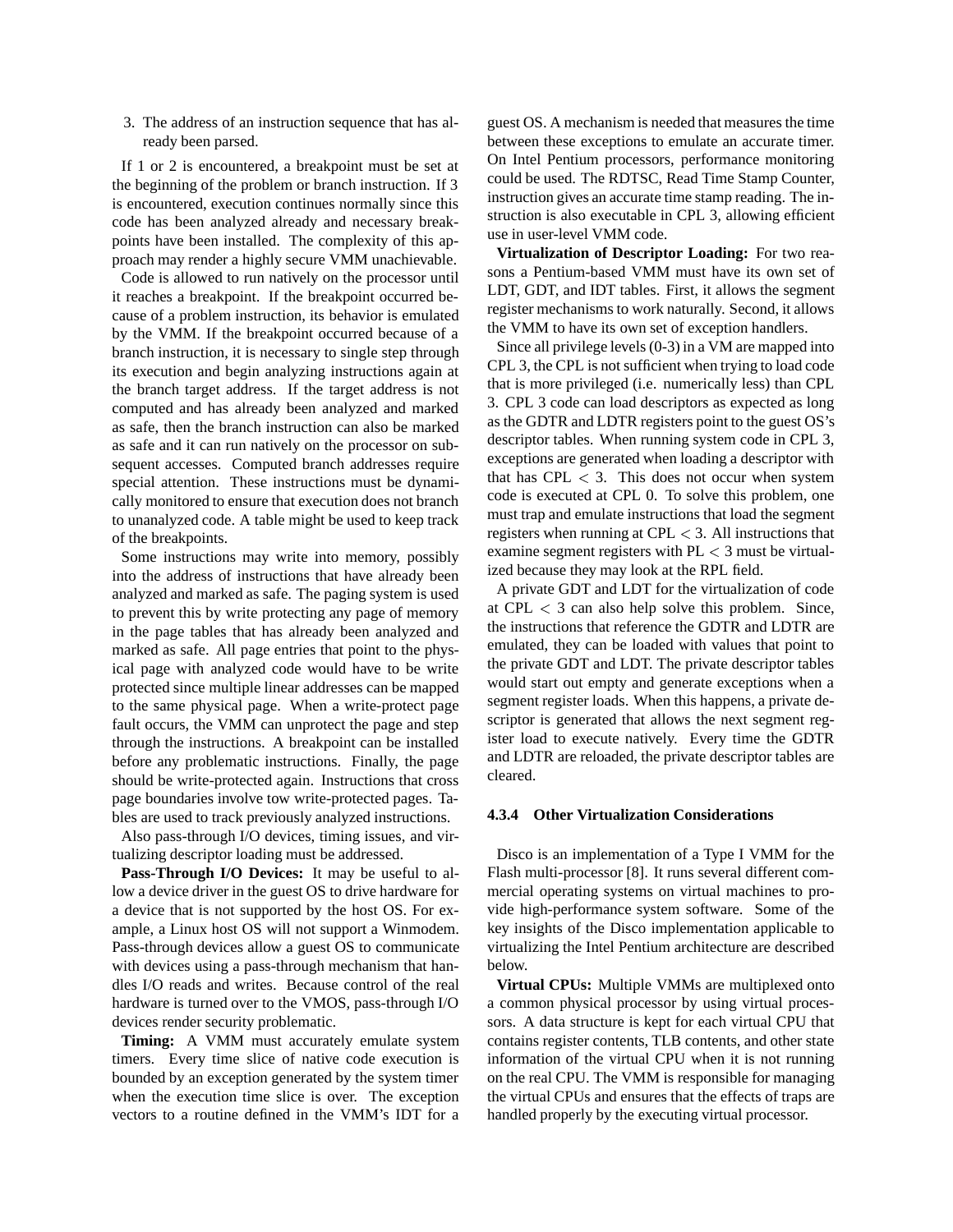**Virtual Physical Memory:** To virtualize physical memory, an extra level of address translation that maintains VM physical-to-machine address mappings is used. Virtual machines are given physical addresses that start at address zero and continue to the size of the VM's memory. These physical addresses could be mapped to machine addresses used by the Intel processor using the hardware-reloaded TLB of the Intel processor. The VMM protects and manages the page table. When the VMOS tries to insert a virtual-to-physical mapping in the TLB, the VMM emulates this by translating the physical address into the corresponding VM address and inserting this into the TLB.

**Virtual I/O Devices:** The VMM must intercept device accesses from virtual machines and forward them to physical devices. Instead of trying to use every device's real device driver, one special device driver for each type of device is used. Each device has a monitor call that is used to pass all command arguments to the VMM in a single trap. Many devices such as disks and network interfaces require direct memory access (DMA) to physical memory. Normally these device drivers use parameters that include a DMA map. The VMM must intercept these DMA requests and translate physical addresses into machine addresses.

We note that since the VMM must control devices, a VMM for the Intel Pentium architecture must be provide device drivers for each VMOS. Loadable drivers would be particularly convenient.

**Virtual Network Interface:** So that VMs can communicate with each other, they use standard distributed protocols such as NFS. Disco manages a virtual subnet that allows this communication. A copy-on-write strategy for transferring data between VMs reduces the amount of copying. Virtual devices use Ethernet addresses and do not limit the maximum transfer unit of packets.

# **4.4 Unmodified Pentiums: VMM Security Concerns**

To be a high-assurance secure computing system, security policies are correctly enforced, even under hostile attack. Examples of such systems are at least TCSEC Class B2 or an equivalent level in the Common Criteria [1]. The systems' protection mechanisms must be structured and well-defined. When dealing with highly sensitive information, labels are needed to order information into equivalence classes. Also, for environments where users are also categorized into equivalence classes based on clearances or other ordering techniques, a very effective protection mechanism is needed.

Current VMMs for the Intel architecture do not meet these requirements although some vendors claim security as a feature [31]. One claims that their product can "isolate and protect each operating environment, and the applications and data that are running in it" [36]. Another claim is that the system does "not make any assumptions concerning the software that runs within the virtual machine. Even a rogue application or operating system is confined..." Given such claims, it is worthwhile to ask how well current VMMs can enforce the VM isolation needed to support a mandatory security policy. Note that this analysis is based on assumptions regarding how virtualization is being accomplished. The following sections describe some potential problems if such systems were to be used to separate mandatory security levels.

#### **4.4.1 Resource Sharing**

A problem results from resource sharing between virtual machines. If two virtual machines have access to a floppy drive, information can flow from one VM to the other. Files could be copied from one VM to the floppy, thus giving the other VM access to the files.

#### **4.4.2 Networking and File Sharing**

A similar problem results from support of networking and file sharing. Here two virtual machines at different security levels could communicate information. Exploitable mechanisms include Microsoft Networking, Samba, Novell Netware, Network File System, and TCP/IP. For example, using TCP/IP, a VM could FTP to either a host OS or guest Linux OS and transfer files.

#### **4.4.3 Virtual Disks**

The ability to use virtual disks is also a problem. A virtual disk is a single file that is created in the host OS and used to encapsulate an entire guest disk, including an operating system and its applications. Anyone with access to this file in the host operating system could copy all information in the virtual disk to external media. The attacker could then install the virtual machine monitor on his own system and open the copied virtual disk.

Another problem is that any host OS application with read access to the file containing the virtual disk can examine the contents of virtual disk. For example, host OS file utilities such as grep can be used to search for specific strings in the virtual file system. Our tests using a Linux host OS and a Windows NT guest OS showed that a sensitive string could be located by grep in seconds on an approximately 300 MB virtual disk.

Both problems could be remedied by restricting access to the virtual file. Yet, to achieve this with any measure of assurance, a secure host OS is required.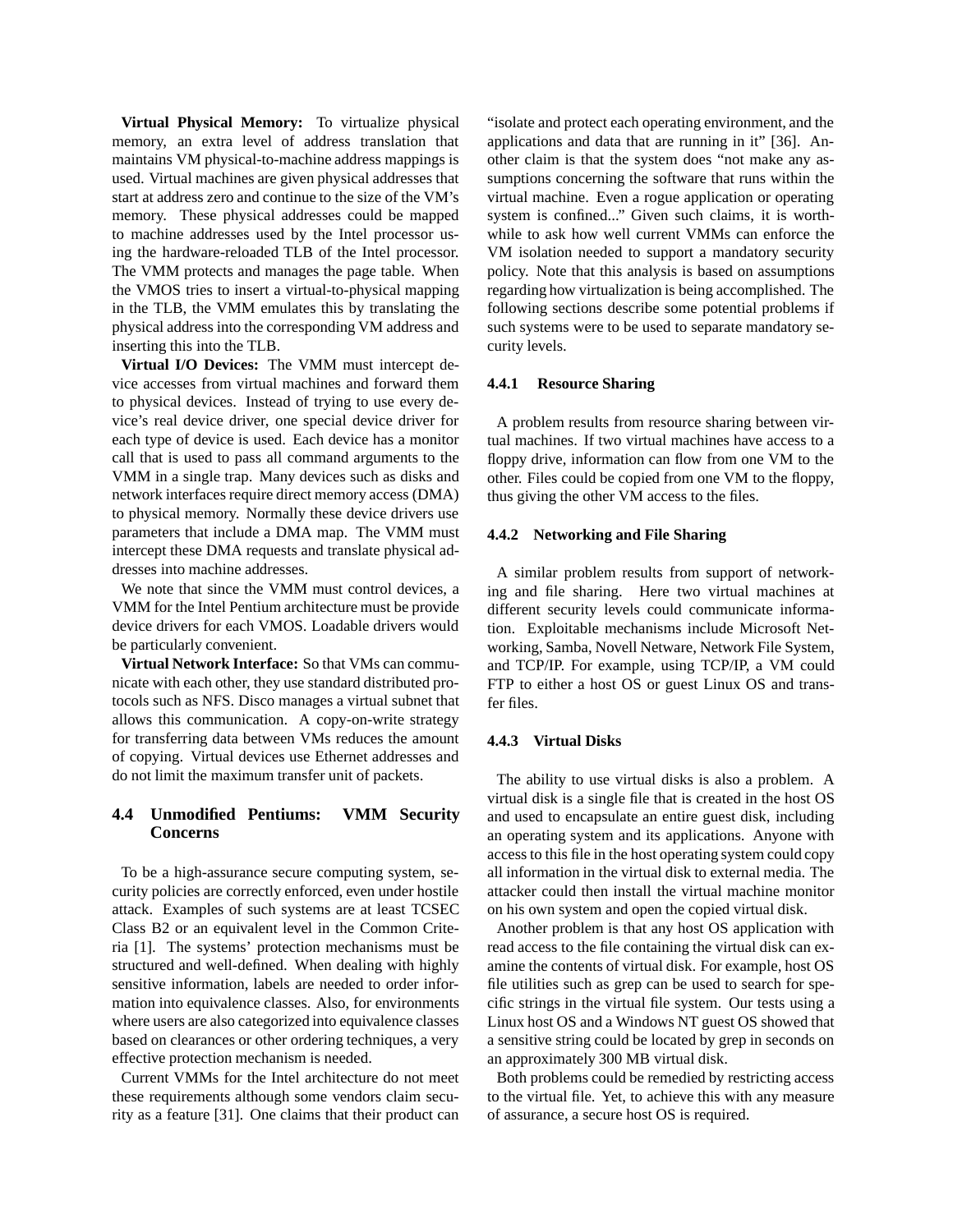#### **4.4.4 Program Utilities**

Tools for virtual machine interoperation may cause problems. For example, after installing VMware-Tools [36] in a guest OS, the cursor can move freely between the host OS desk-top and those of the VMs. Another feature is the ability to cut and paste between virtual machines using a feature similar to the Windows clipboard. The potential security danger if virtual machines were running at different mandatory security levels is obvious.

#### **4.4.5 Host Operating System**

For a Type II VMM, many security vulnerabilities emerge due to the lack of assurance available in the underlying host operating system. Flaws in host OS design and implementation will render the virtual machine monitor and all virtual machines vulnerable.

# **4.4.6 Serial and Printer Ports**

Implementation of serial and printer ports presents another security problem. Before starting a virtual machine, a configuration of the guest OS must be loaded or created. A configuration option for parallel and serial ports is to have output of all parallel/serial ports go to a file in the file system of host OS. Thus on the guest OS, user attempts to print will result in output to a host OS file. Users could easily transfer information so that others could read the printer file in the host OS if its permissions were not managed carefully.

## **4.5 Intel-Based VMM for High Security**

We conclude that current VMMs for the Intel architecture should not be used to enforce critical security policies. Furthermore, it would be unwise to try to implement a high assurance virtual machine monitor as a Type II VMM hosted on a generic commercial operating system. Layering a highly secure VMM on top of an operating system that does not meet reference monitor criteria would not provide a high level of security.

Yet the Intel Pentium processor architecture has many features that can be used to implement highly secure systems. How can these be applied?

A better approach would be to build a Type I VMM as a microkernel. The secure microkernel could be very small, making it easier for the VMM to meet the reference monitor verifiability requirement. The use of minimization, rigorous engineering, and code correspondence contribute to ensuring that the implementation is free of intentional as well as accidental flaws.

The Type I VMM would provide virtual environments on the machine. It would intercept all attempts to handle low-level hardware functions from the VMs and would control all of the devices and system features of the CPU. The microkernel could allow each VM to choose among a specific set of virtual devices, which may or may not map directly to the real devices installed on the system.

There are two advantages to using a Type I VMM to separate mandatory security levels. First, a Type I VMM can provide a high degree of isolation between VMs. Second, existing popular commercial operating systems for the processor and their applications can be run in this highly secure environment without modification. A VMM eliminates the need to port software to a special secure platform and supports the functionality of current application suites.

The biggest disadvantage to a Type I approach is that device drivers must be written for every device. This is a problem because of the wide variety of peripheral types and models available. (Note that a less secure Type II VMM avoids this problem by using existing drivers written for the host OS.) This disadvantage can be overcome when developing a secure solution by only supporting certain types and manufacturers of devices. It is not out of the ordinary for highly secure solutions to require specific types of hardware.

Before trying to implement a secure Type I VMM for the Pentium, it might be advantageous to modify the chip. Two alternative modifications could make virtualization easier. First, all seventeen unprivileged, sensitive instructions of the Intel architecture could be changed to privileged instructions. All instructions would trap naturally and the VMM could emulate the behavior of the instruction. However, this solution may cause problems in current operating systems because these seventeen instructions would now trap.

An alternative is to implement a trap on op-code instruction [12]. A new instruction is added that allows an operating system to declare instructions that should be treated as if they were privileged. This makes virtualization easier without affecting current operating systems.

Other virtualization approaches require additional code to force sensitive, unprivileged instructions to be handled by VMM software. As a result, two security concerns arise. First, the security kernel may not be considered minimal because of the extra virtualization code. Second, virtualization of the unmodified processor requires checking every instruction before it executes. Such checking is likely to doom to failure creation of a high assurance VMM.

# **5 Conclusions and Future Work**

The feasibility of implementing a secure virtual machine monitor on the Intel Pentium has been explored.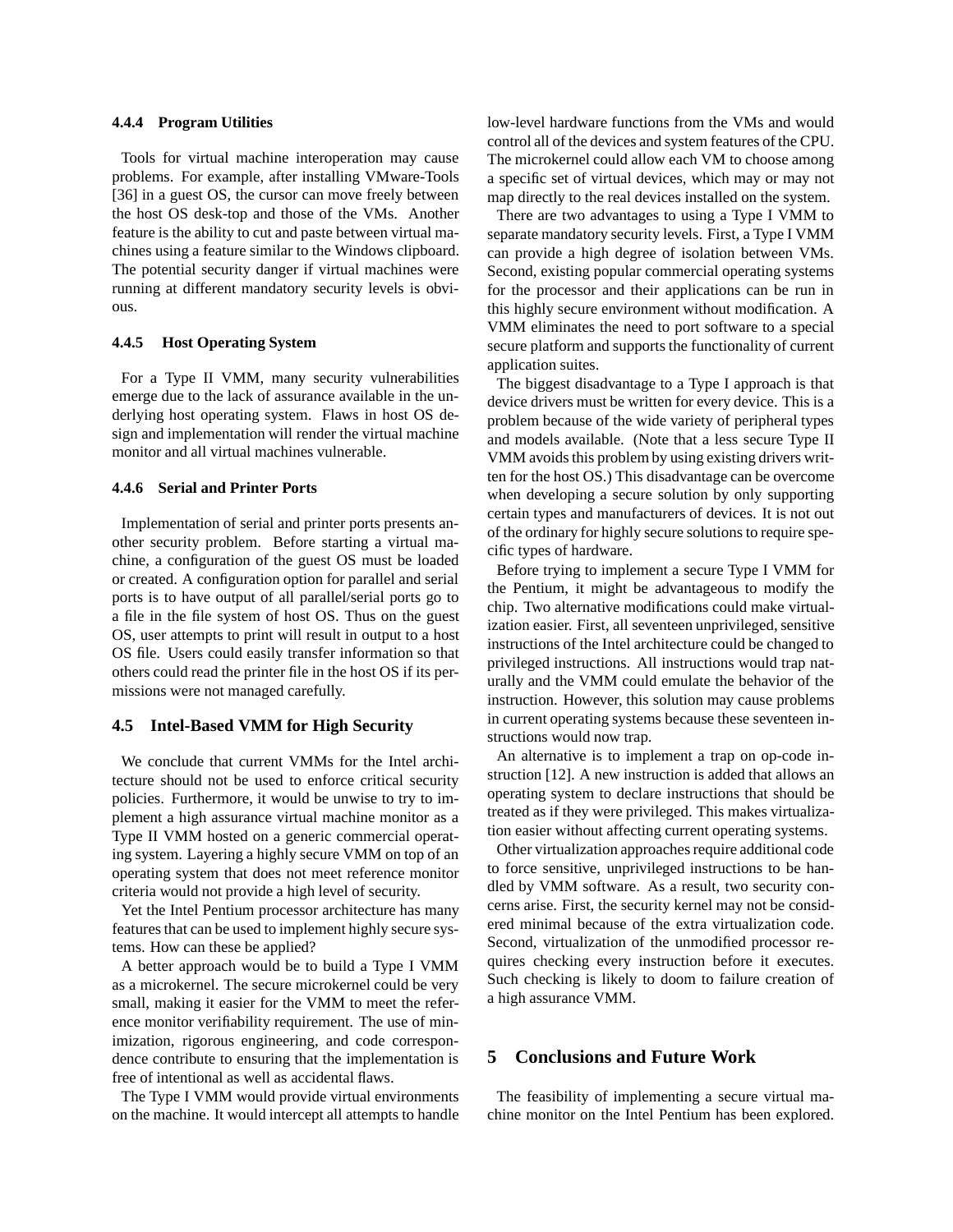VMM types and their hardware requirements were reviewed. Then, a detailed study of the virtualizability of all 250 Pentium instructions was conducted to determine if the processor could meet the hardware requirements of any type of VMM. The analysis showed that seventeen instructions did not meet virtualization requirements because they were sensitive and unprivileged.

After defining a strategy to "virtualize" the Pentium architecture, an analysis was conducted to determine whether a Pentium-based secure virtual machine monitor is able to securely isolate classified from unclassified virtual machines could be built. We conclude that current VMM products for the Intel architecture should not be used as a secure virtual machine monitor.

The Intel Pentium processor family already has many features that support the implementation of highly secure systems. Slight modifications to the processor would significantly facilitate development of a highly secure Type I VMM.

An effort is currently underway to examine the Intel IA64 architecture to determine how its new relate to the construction of secure systems and virtualization. The possible use of virtualization techniques for processors supporting fast binary translation is also being explored.

### **Acknowledgements**

The authors wish to acknowledge the insight, guidance and suggestions made by Steve Lipner as this research progressed. We are grateful to Dr. Paul Karger for careful review of our manuscript, suggestions and encouragement. We wish to thank James P. Anderson for unflagging encouragement of our work and Timothy Levin for insightful discussions and review of the paper. We are grateful to the Department of the Navy for its support of the Naval Postgraduate School Center for Information Studies and Research, which made this research possible.

# **References**

- [1] ISO/IEC 15408 Common Criteria for Information Technology Security Evaluation. Technical Report CCIB-98-026, May 1998.
- [2] Alpha Architecture Handkbook. Technical Report Order Number: ECQD2KC-TE, October 1998.
- [3] E. R. Altman, D. Kaeli, and Y. Sheffer. Welcome to the Opportunities of Binary Translation. *IEEE Computer*, 33(3):40–45, March 2000.
- [4] J. P. Anderson. Computer Security Technology Planning Study. Technical Report ESD-TR-73-51,

Air Force Electronic Systems Division, Hanscom AFB, Bedford, MA, 1972. (Also available as Vol. I,DITCAD-758206. Vol. II, DITCAD-772806).

- [5] C. Attanasio, P. Markenstein, and R. J. Phillips. Penetrating an Operating System: a Study of VM/370 Integrity. *IBM Systems Journal*, 15(1):102–116, 1976.
- [6] D. E. Bell and L. LaPadula. Secure Computer Systems: Mathematical Foundations and Model. Technical Report M74-244, MITRE Corp., Bedford, MA, 1973.
- [7] K. J. Biba. Integrity Considerations for Secure Computer Systems. Technical Report ESD-TR-76- 372, MITRE Corp., 1977.
- [8] E. Bugnion, S. Devine, K. Govil, and M. Rosenblum. Disco: Running Commodity Operating Systems on Scaleable Multiprocessors. *ACM Transactions on Computer Systems*, 15(4):412– 447, November 1997.
- [9] B. Gold, R. Linde, R. J. Peller, M. Schaefer, J. Scheid, and P. D. Ward. A security retrofit fo vm/370. In R. E. Merwin, editor, *National Computer Conference*, volume 48, pages 335–344, New York, NY, June 1979. AFIPS.
- [10] B. Gold, R. R. Linde, and P. F. Cudney. KVM/370 in Retrospect. In *Proceedings of the 1984 IEEE Symposium on Security and Privacy*, pages 13–23, Oakland, CA, April 1984. IEEE Computer Society Press.
- [11] B. Gold, R. R. Linde, M. Schaefer, and J. F. Scheid. Vm/370 security retrofit program. In *Proceedings 1977 Annual Conference*, pages 411–418, Seattle, WA, October 1977. A.C.M.
- [12] R. Goldberg. *Architectural Principles for Virtual Computer Systems*. Ph.D. thesis, Harvard University, Cambridge, MA, 1972.
- [13] J. Hall and P. T. Robinson. Virtualizing the VAX Architecture. In *Proceedings of the 18th International Symposium on Computer Architecture*, pages 380–389, Toronto, Canada, May 1991.
- [14] W.-M. Hu. Reducing Timing Channels with Fuzzy Time. In *Proceedings 1991 IEEE Symposium on Research in Security and Privacy*, pages 8–20. IEEE Computer Society Press, 1991.
- [15] Intel. *Intel Architecture Software Devloper's Manual, Volume 1: Basic Architecture*. Intel Corporation, Santa Clara, CA, 1999.